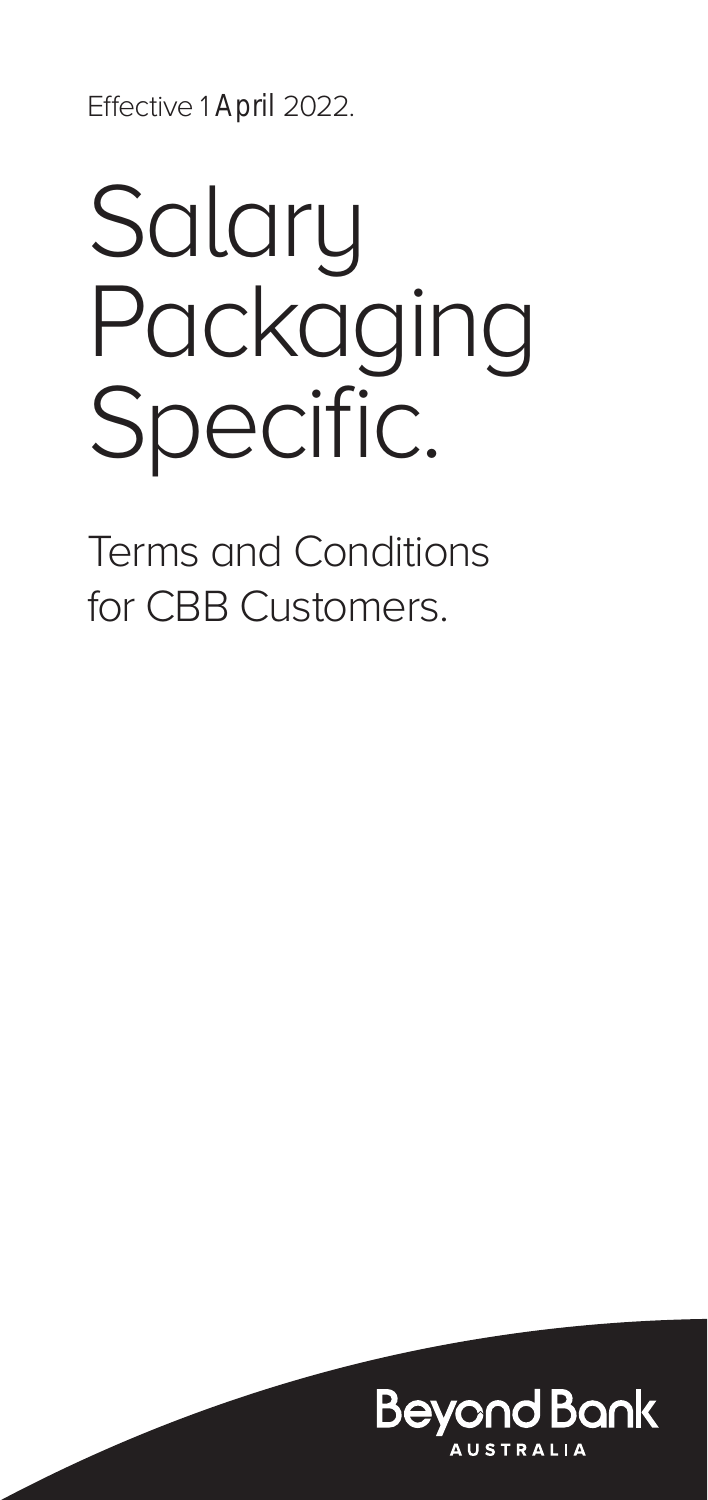# **Salary Packaging Specific Terms and Conditions**

# **Contents:**

| 1.  |                                                                                       |  |  |  |  |
|-----|---------------------------------------------------------------------------------------|--|--|--|--|
| 2.  |                                                                                       |  |  |  |  |
| 3.  | <b>Account Activation, Card Security And</b>                                          |  |  |  |  |
| 4.  | Additional Cardholders  14                                                            |  |  |  |  |
| 5.  |                                                                                       |  |  |  |  |
| 6.  |                                                                                       |  |  |  |  |
| 7.  |                                                                                       |  |  |  |  |
| 8.  | Credit Card Acceptance17                                                              |  |  |  |  |
| 9.  |                                                                                       |  |  |  |  |
| 10. | Using The Card for International                                                      |  |  |  |  |
| 11. |                                                                                       |  |  |  |  |
| 12. |                                                                                       |  |  |  |  |
| 13. |                                                                                       |  |  |  |  |
| 14. |                                                                                       |  |  |  |  |
| 15. | <b>Closure Of The Account And Cancellation</b>                                        |  |  |  |  |
| 16. | <b>Closure Of The Account And Cancellation</b><br>Of The Card By Your Administrator24 |  |  |  |  |
| 17. | When The Account Is Closed Or A Card Is                                               |  |  |  |  |
| 18. |                                                                                       |  |  |  |  |
| 19. | Changes To These Terms And Conditions .25                                             |  |  |  |  |
| 20. |                                                                                       |  |  |  |  |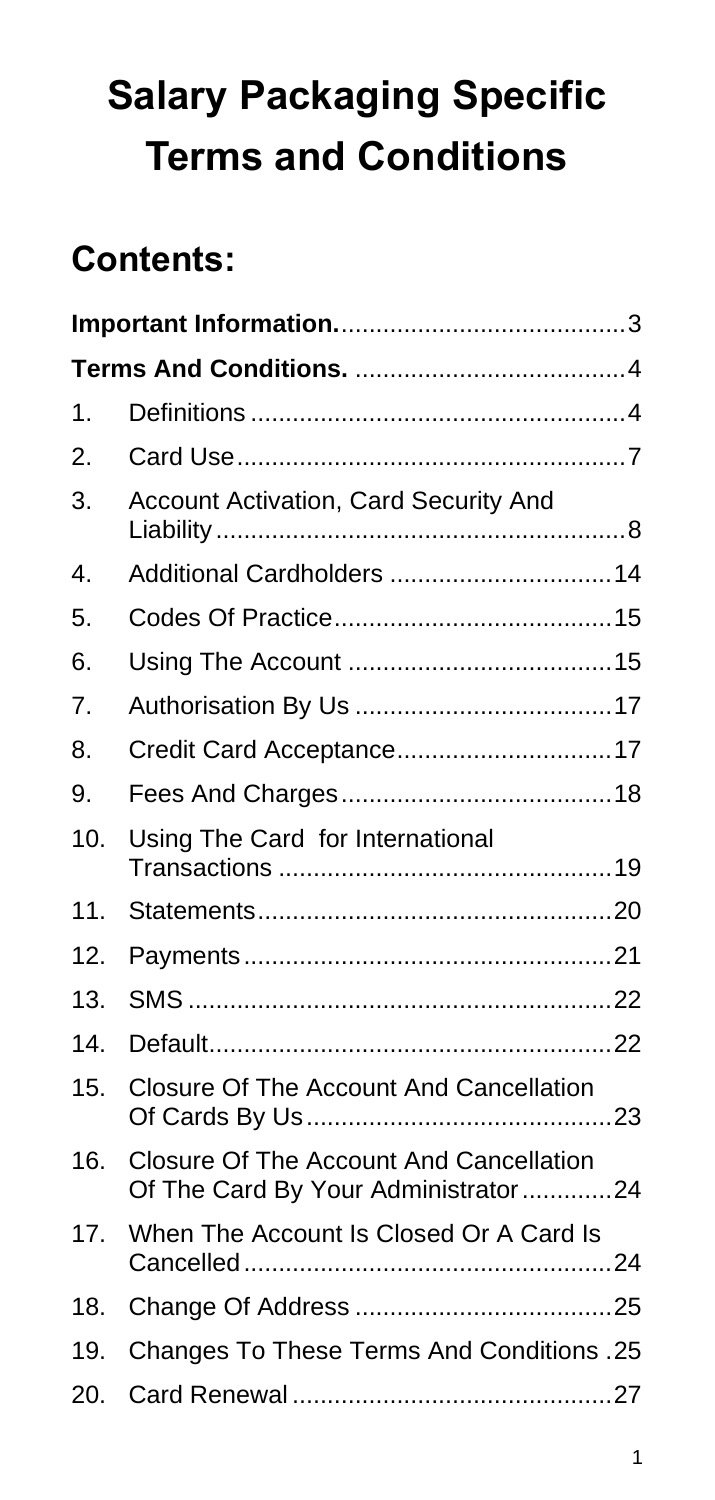| 26. Error Or Dispute Resolution30   |  |
|-------------------------------------|--|
| 27. Regular Payment Arrangements 33 |  |
| 28. Mistaken Internet Payments 34   |  |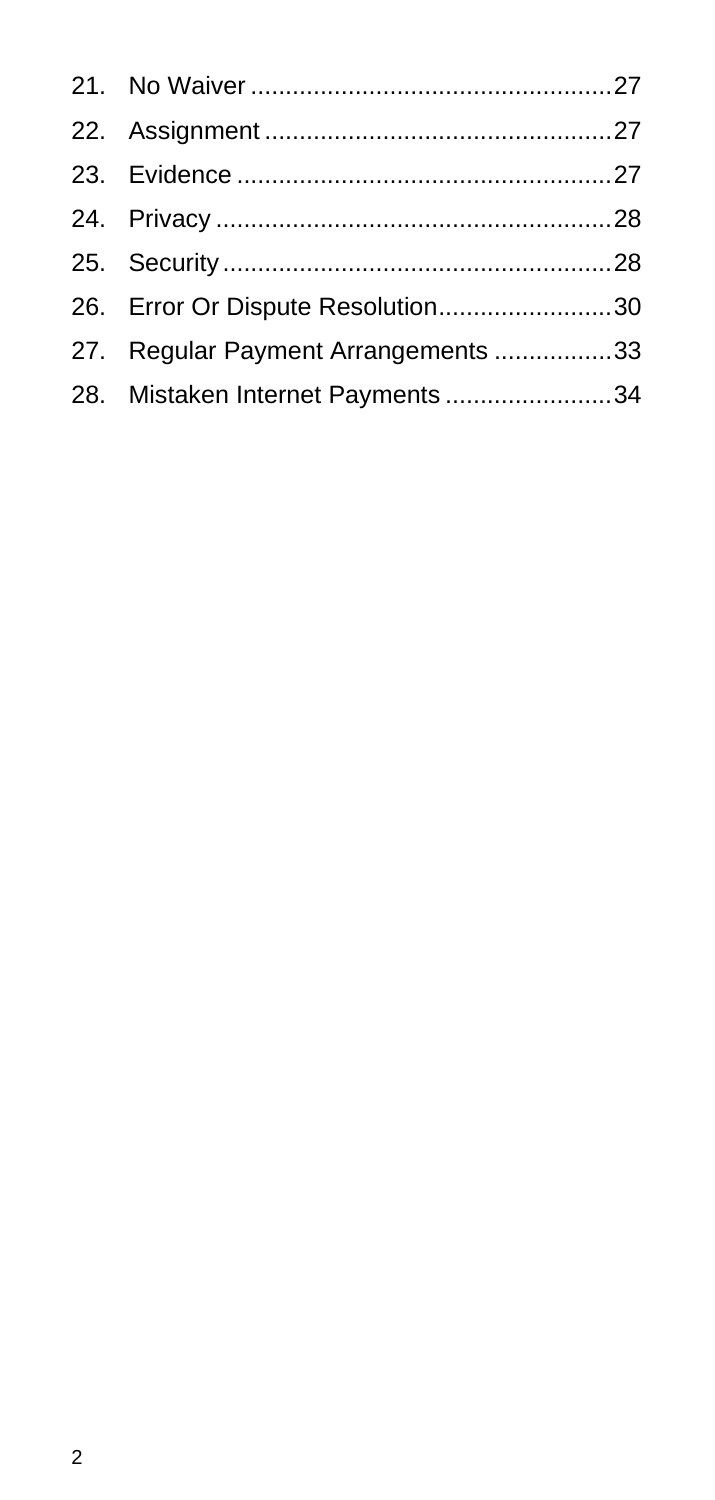# **Important Information.**

The cards are offered to you on the terms set out in these Terms and Conditions. They govern the use of the cards and all transactions on the accounts.

They relate to our Salary Packaging card and our Meal Entertainment card.

Your employer and the administrator have entered into an arrangement for us to issue these cards. We are not responsible for your employer or the administrator making deductions from your salary, crediting your accounts or for any tax liability that may arise.

Your salary deduction can only be used on your card when we have processed it from the administrator or your employer.

You may only use your card while employed by your current employer. When your employment ends, your eligibility ends and we may cancel your card and return any funds in your account to your employer or the administrator. Also, if there is an overpayment to an account, we may repay it to your employer or administrator.

We make no representation or warranty about your tax liability relating to the use of your cards. You should obtain your own legal and accounting advices.

Please read these Terms and Conditions carefully.

If you have any questions concerning this document, please contact us.

These Terms and Conditions take effect on and from 1 April 2022.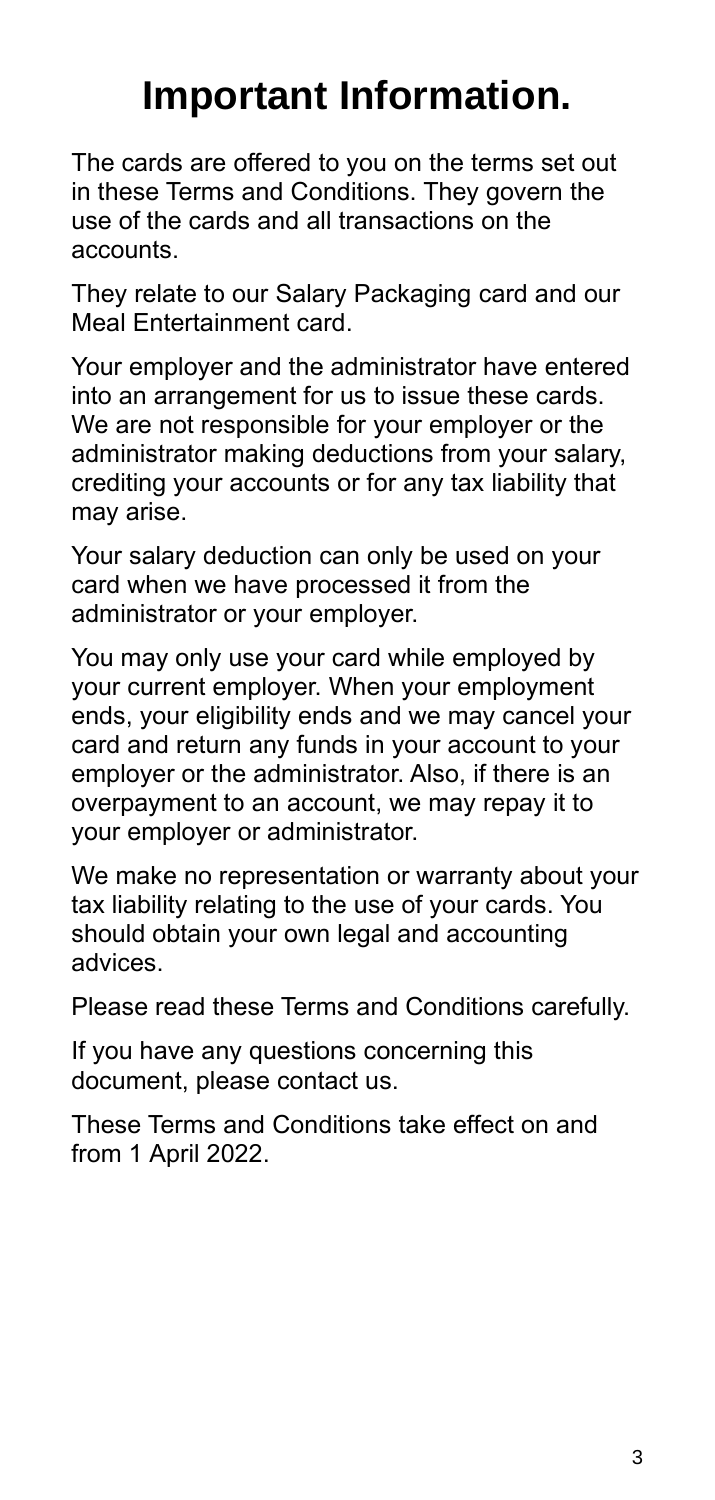# **Terms and Conditions.**

## **1. DEFINITIONS**

In these Terms and Conditions:

**account** means an account we establish in your name in relation to a Salary Packaging Card or Meal Entertainment Card, as relevant.

**account holder** means you.

**additional cardholder** means a person you nominate and to whom we issue an additional card.

**administrator** means the person acting as your employer's salary packaging agent or administrator who from time to time organises the provision of and administration of your cards and your accounts.

**business day** means a day that is not Saturday or Sunday or a public holiday or bank holiday in the place concerned.

**card** means as relevant, the Salary Packaging or Meal Entertainment Visa Prepaid card we issue to you or to any additional cardholder for use on its related account.

**card details** means the information provided on the card and includes, but is not limited to, the card number and expiry date.

**cardholder** means you or any additional cardholder.

**charge** means an amount debited to the account, including for purchases, fees, taxes and any other amount you have agreed to pay us.

**electronic equipment** includes, but is not limited to, an electronic terminal, computer and telephone.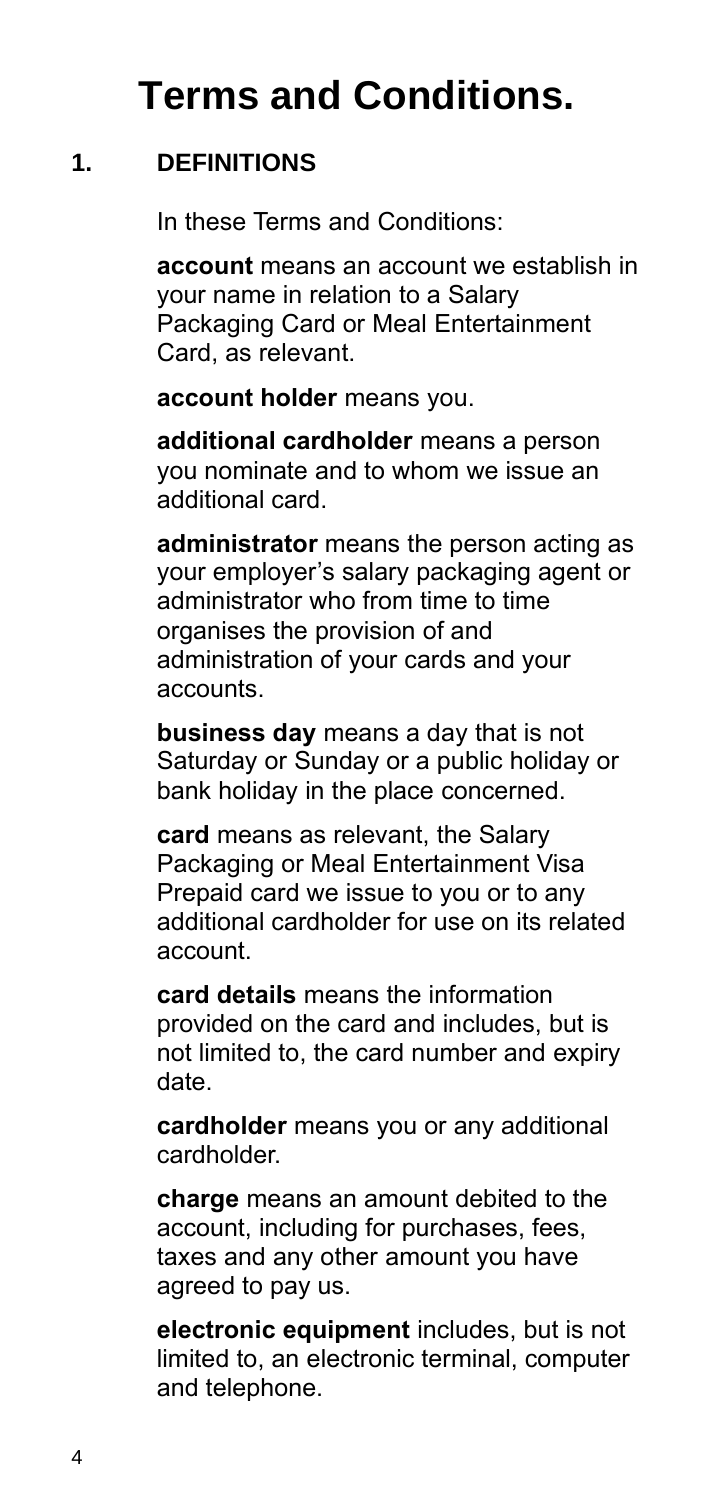**electronic terminal** means the electronic equipment, electronic system, communications system or software controlled or provided by or for us or any other third party for use with a card and PIN to conduct an electronic transaction.

**electronic transaction** means a payment transaction initiated using electronic equipment that is not intended to be authenticated by comparing a manual signature with a specimen signature.

**employer** means your employer at the time we issue a card to you that pays money to your account either directly or through the administrator.

**identifier** means information that a cardholder must provide to perform a transaction and which the cardholder knows but is not required to keep secret, such as an account number or a serial number.

**merchant** means a business which accepts a card as payment for goods and services.

**passcode** means a PIN or any other password or code that the user must keep secret and which may be required to authenticate an electronic transaction or the user. It does not include a security number printed on a card.

**PIN** means the Personal Identification Number which is issued to a cardholder by us for use with a card.

**purchase** means any transaction with a merchant, the payment for which is authorised by a cardholder to be made on the relevant account and includes an order made for goods or services which are not taken.

This includes:

(a) transactions made at an eftpos terminal by pressing the 'credit'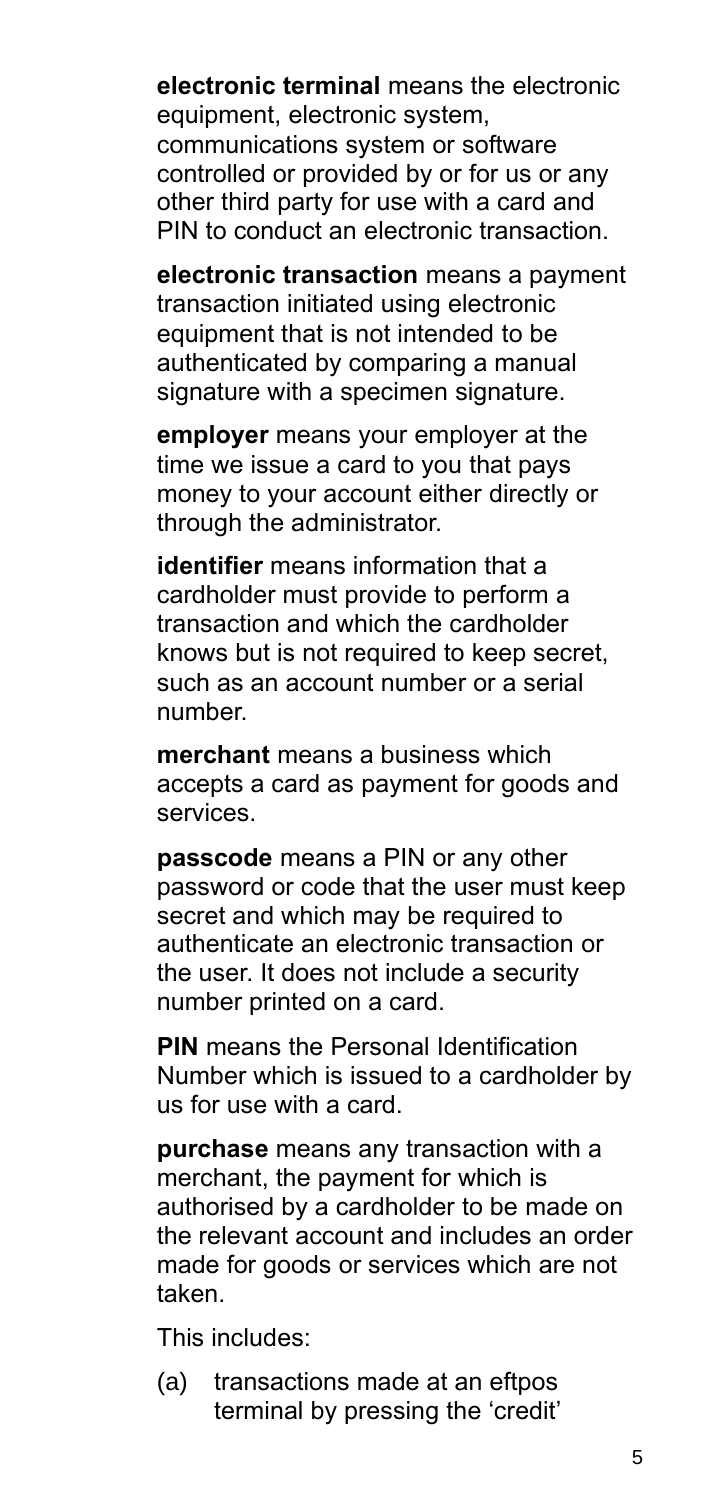button;

- (b) transactions made online or over the phone using a 16-digit card number; and
- (c) bill payments made using a 16-digit card number.

**regular payment arrangement** means either a recurring or an instalment payment agreement between you (the cardholder) and a merchant in which you have preauthorised the merchant to bill your 16 digit-card number at predetermined intervals (eg monthly or quarterly) or at intervals agreed by you. The amount may differ or be the same for each transaction.

**transaction** means a transaction on your account, from purchasing goods or services at Visa outlets, or making a payment via the internet or telephone using the card number.

**unauthorised** means without the knowledge or consent of a user.

**user** means you, any additional cardholder and any other individual authorised by you and us to perform transactions.

**we, us, our** means Beyond Bank Australia Ltd ABN 15 087 651 143 AFSL/Australian Credit Licence 237856.

**you, your** means the account holder. If there is more than one account holder, each is liable jointly and severally under these Terms and Conditions.

The singular includes the plural; a reference to a person includes a reference to a corporation or your executors, administrators or assigns; and a reference to a law includes its replacement and any instruments issued under it and in force.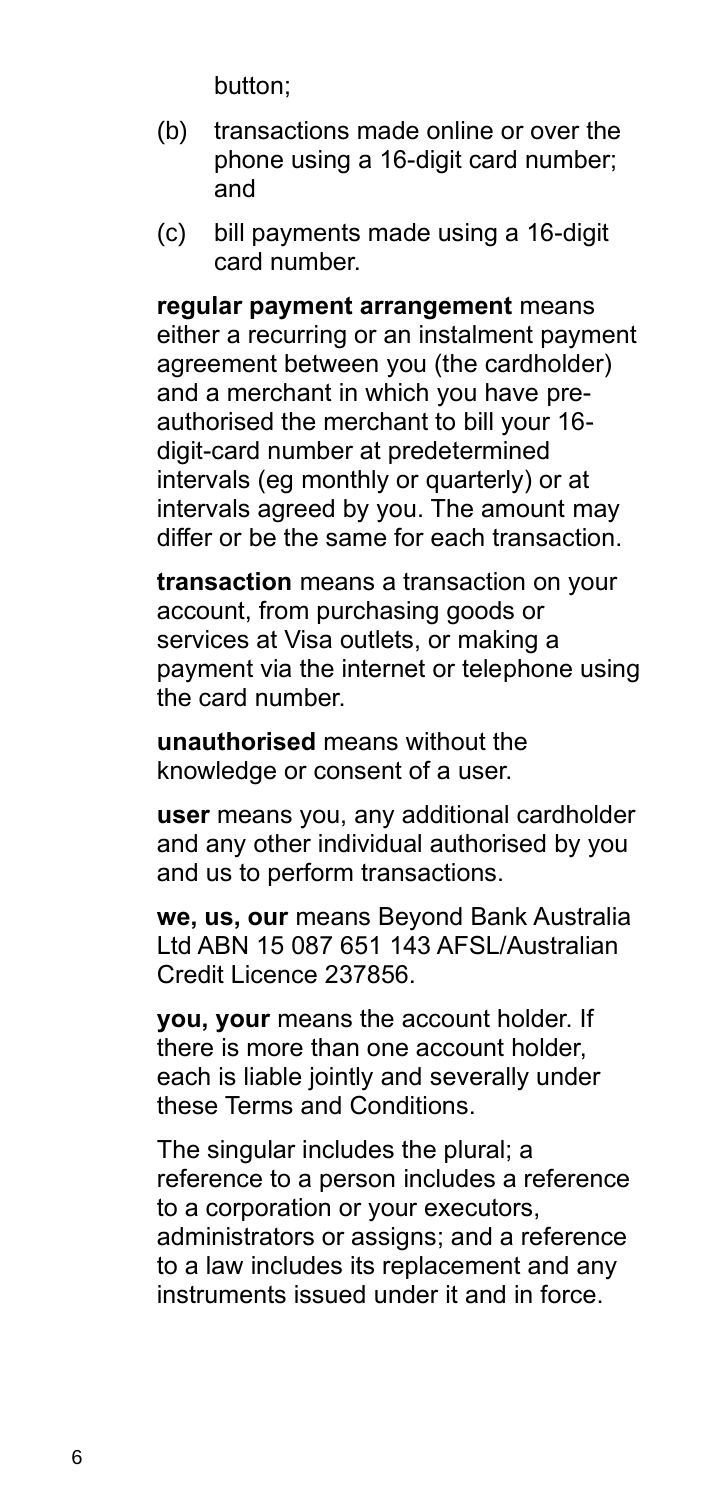# **2. CARD USE**

- 2.1. A cardholder may only use a card on terms allowed by the employer or the administrator.
- 2.2. A cardholder may not use a card for cash advances, cash withdrawals or account transfers. BPAY and ATM transactions are not allowed.
- 2.3. We may generally act on the administrator's instructions in relation to the account or a card. This includes instructions about transfer of funds, changes to a user's accounts, nomination of additional cardholders and cancelling cards for any user.
- 2.4. You may not overdraw an account.
- 2.5. Your Meal Entertainment card may only be used for entertainment in a social setting for purchases of food and beverages which are consumed at the event; or for entertainment facility leasing expenditure.
- 2.6. We may restrict the use of the cards to merchants approved by the Australian Taxation Office.
- 2.7. We may not approve a particular transaction if it is offline or outside the terms for use of the cards.
- 2.8. You may not deposit any money into your account. Credits may only be made by your employer through the administrator.
- 2.9. The funds in your account belong to your employer and we may remit them to your employer or the administrator, when we see it as appropriate, when the administrator tells us, or when your current employment with the employer ends.
- 2.10. You must tell us as soon as your employment ends.
- 2.11. We are not responsible to you for the amount we repay to your employer or the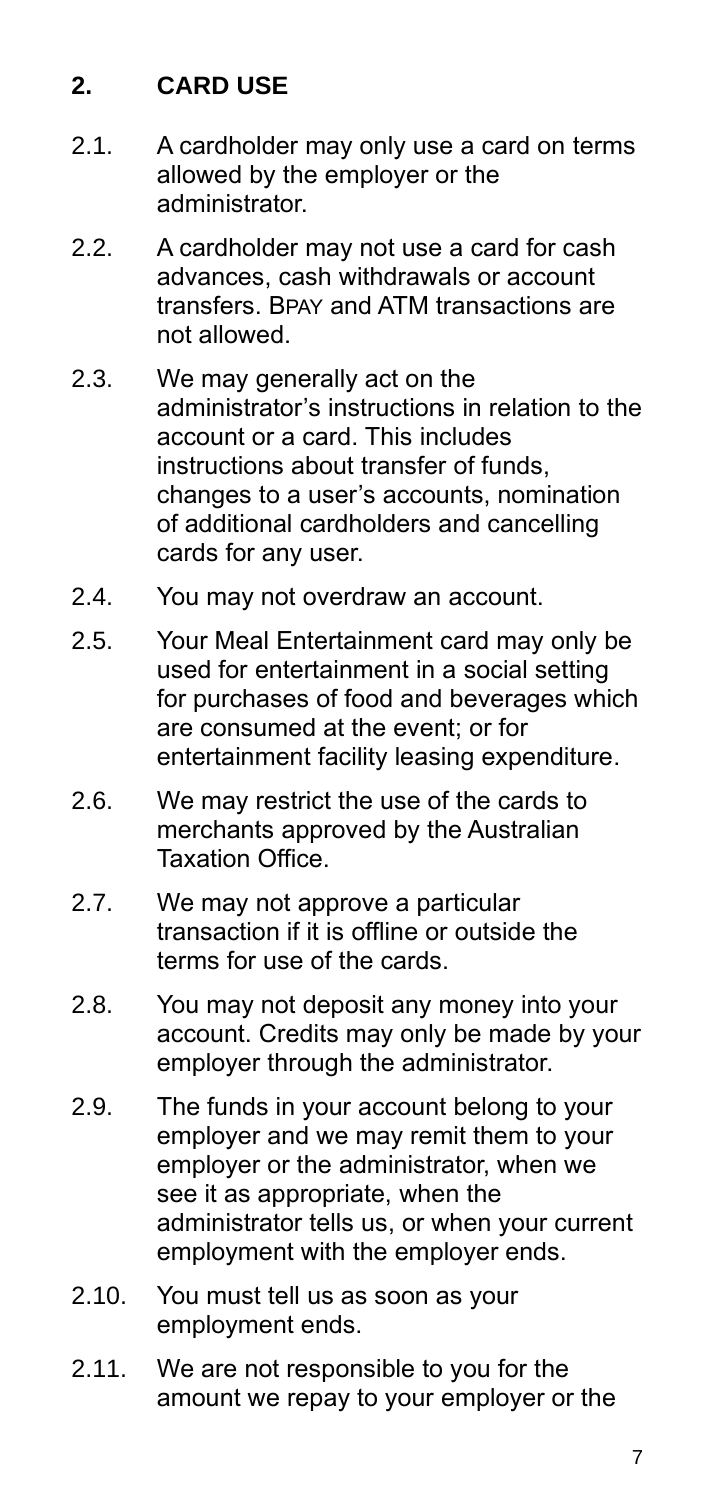administrator. It is for your employer to pay you any entitlements you have not received, including any amount from an account which you agree between you and your employer is due to you.

- 2.12. You can use Internet Banking and Telephone Banking to access your account balances and transaction history. These services are not available for you to perform transactions.
- 2.13. You must give us the information we request from time to time about a transaction to enable us to comply with our obligations under various laws.

#### **3. ACCOUNT ACTIVATION, CARD SECURITY AND LIABILITY**

- 3.1. You accept our offer by activating a card. You are then bound by these Terms and **Conditions**
- 3.2. All cards issued remain our property and must be returned or destroyed if we ask you to do so.
- 3.3. A card can only be used if the account to which it relates has been activated and the card has been signed by the cardholder. A card is only valid for the period printed on it. It cannot be used before its commencement date or after its expiry date.
- 3.4. Each account is a single account for all the related cards which may be issued.
- 3.5. A new card will be activated when you do one of the following:
	- (a) telephone us to activate the card;
	- (b) tell us to activate the card when we telephone you;
	- (c) give us your written instruction to activate the card;
	- (d) elect to activate the card through our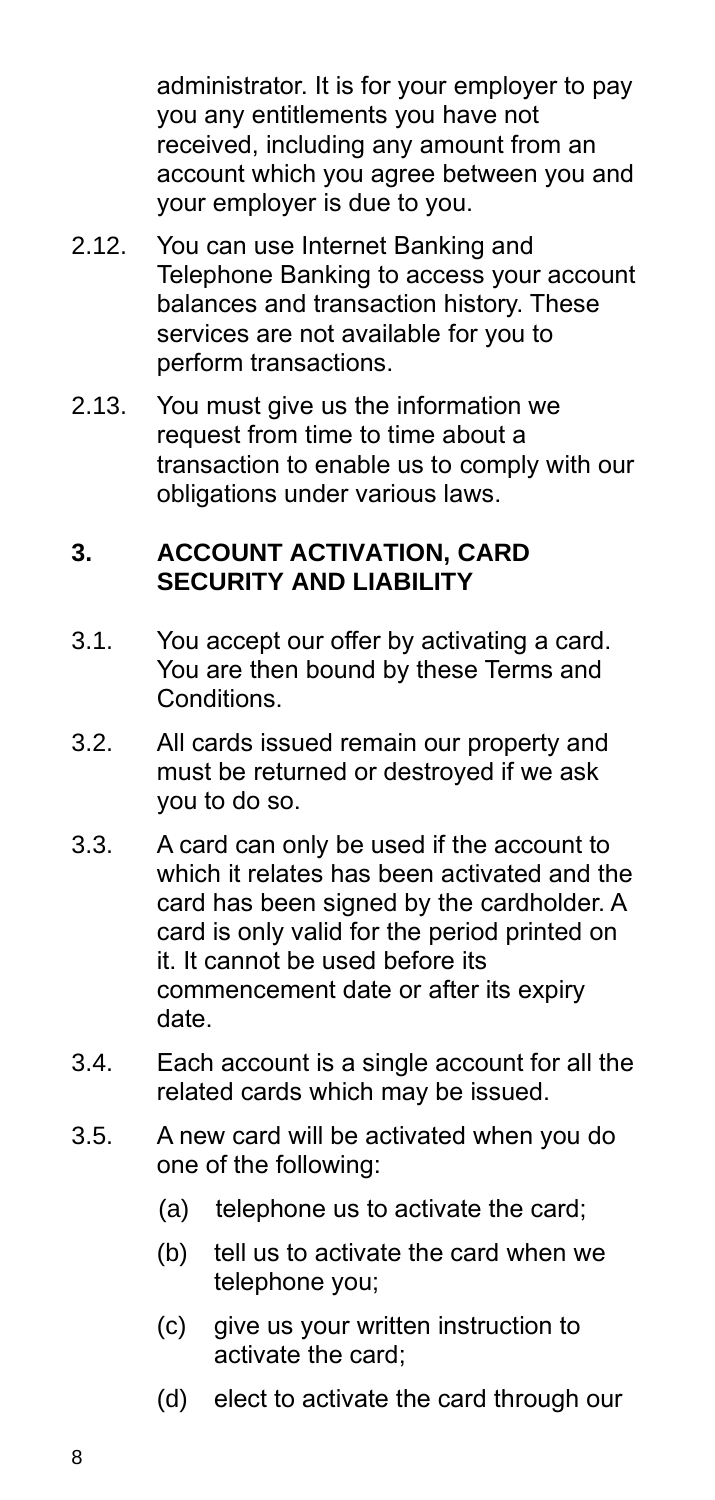internet banking; or

- (e) tell us in one of our branches that you wish to activate the card.
- 3.6. You must sign your card as soon as you receive it and before you use it. You must also ensure that each additional cardholder signs his or her card as soon as it is received and before it is used.
- 3.7. Subject to these Terms and Conditions, you are liable for all charges on the account including charges incurred by an additional cardholder. You must ensure that all cards are used in accordance with these Terms and Conditions.
- 3.8. We will provide a PIN to use the card with certain electronic equipment. You agree to protect this PIN as a means of preventing fraudulent or unauthorised use of the card.

We may also give you or allow you to select another passcode for transactions. You must keep any passcode secret. Please refer to clause 25 for more requirements and guidelines in relation to security.

- 3.9. A user must notify us immediately on becoming aware that a card is lost, stolen or used without your authority or that a passcode has become known to someone else (or the user suspects that it has become known to someone else) by:
	- (a) telephoning the Visa card 24 hour toll free hotline in Australia on the numbers listed below; or
	- (b) telephoning our Customer Relationship Centre on (Australia) 13 25 85 (available Monday to Friday 8.00am to 8.00pm and Saturday 9.00am to 3.00pm ACST) excluding public holidays.

#### **VISA CARD HOTLINE Australia wide toll free**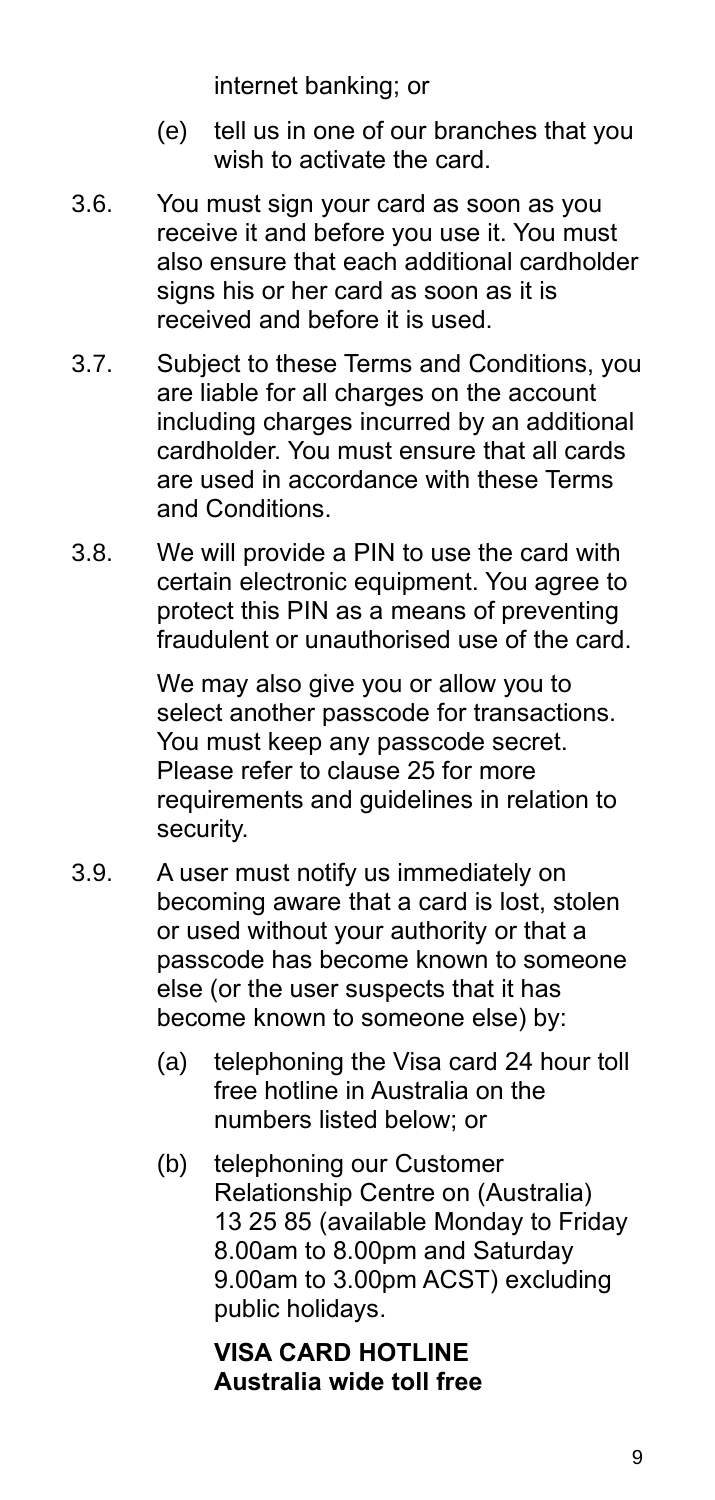#### **1800 648 027**

#### **From overseas +61 2 8299 9101**

- 3.10. If the loss, theft or misuse occurs OUTSIDE AUSTRALIA, a user must notify an organisation displaying the Visa sign and also then confirm the loss, theft or misuse of the card or breach of passcode security:
	- (a) with us by telephone or priority paid mail as soon as possible; or
	- (b) by telephoning the Visa card hotline number for the country the user(s) is/are in, which must be obtained from us prior to departure (see clause 10).
- 3.11. We will acknowledge the notification by giving a reference number that verifies the date and time we were contacted. Please retain this number as evidence of the time of contacting us.
- 3.12. If for any reason the hotline is unavailable and this prevents notification, you will not be liable for any unauthorised transaction during this period which could have been prevented had the hotline been available provided we are notified within a reasonable time of the hotline becoming available again.
- 3.13. Delay in notifying us may increase your liability.
- 3.14. You are not liable for losses arising from an unauthorised electronic transaction:
	- (a) where it is clear that a user has not contributed to the loss;
	- (b) caused by the fraud or negligence of:
		- (i) our employees or agents;
		- (ii) any third party involved in networking arrangements; or
		- (iii) any merchant or their employee or agent;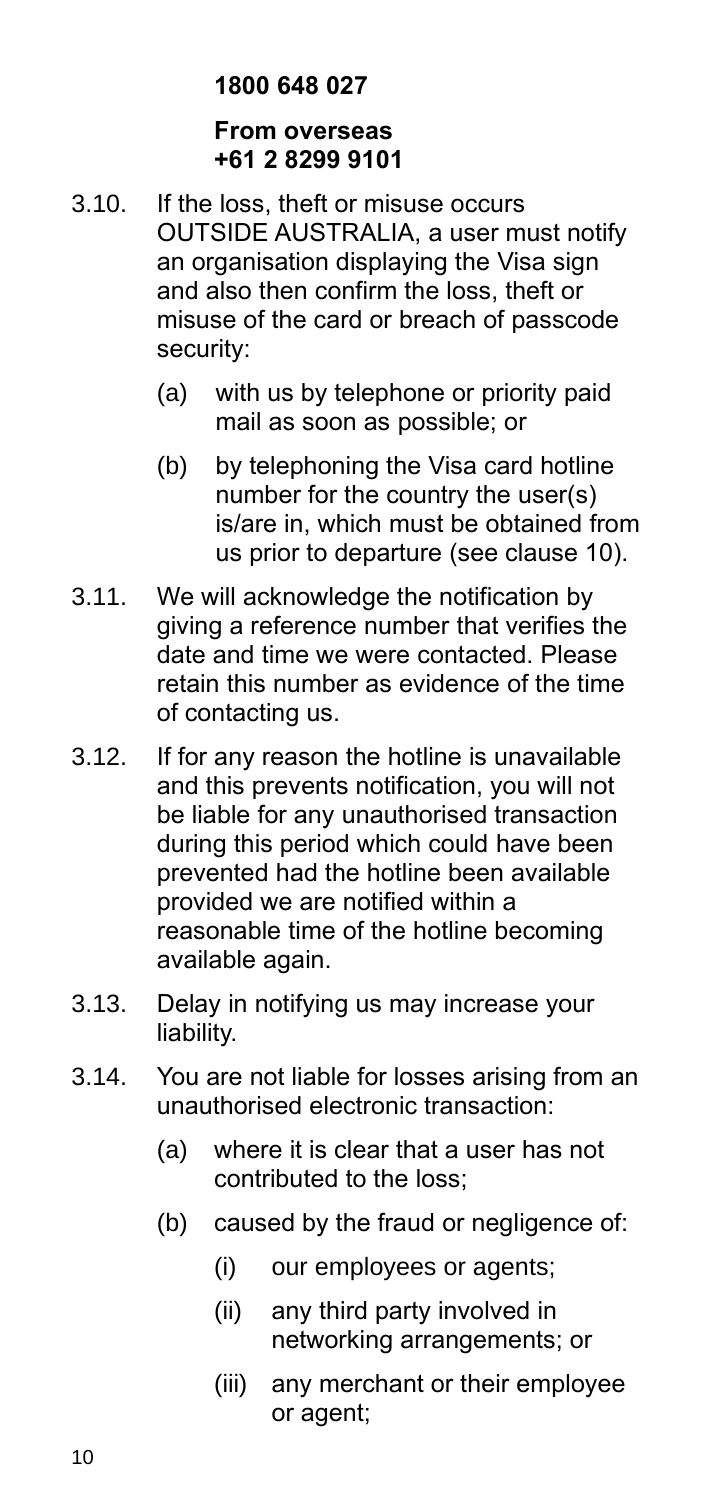- (c) caused by the same transaction being incorrectly debited more than once to the same account;
- (d) caused by a forged, faulty, expired or cancelled card, identifier or passcode;
- (e) caused by an electronic transaction that did not require passcode authorisation and occurred before receipt of the card;
- (f) caused by an electronic transaction which required passcode authorisation and occurred before receipt of the passcode by the user;
- (g) arising from an unauthorised electronic transaction that can be made using an identifier without the card or passcode; or our employees or agents;
- (h) arising from an unauthorised electronic transaction that can be made using the card or the card and an identifier, but without a passcode, if you do not unreasonably delay reporting the loss or theft of the card.
- 3.15. If there is a dispute about whether a user received a card or passcode:
	- (a) it is presumed that the user did not receive it, unless we can prove that the user did receive it;
	- (b) we can prove that the user did receive it by obtaining an acknowledgment of receipt from the user; and
	- (c) we may not rely on proof of delivery to the correct mailing address or electronic address of the user to prove that the user did receive it.
- 3.16. Where we can prove on the balance of probability that a user contributed to a loss from an unauthorised electronic transaction through fraud or breaching the passcode security requirements, then you are liable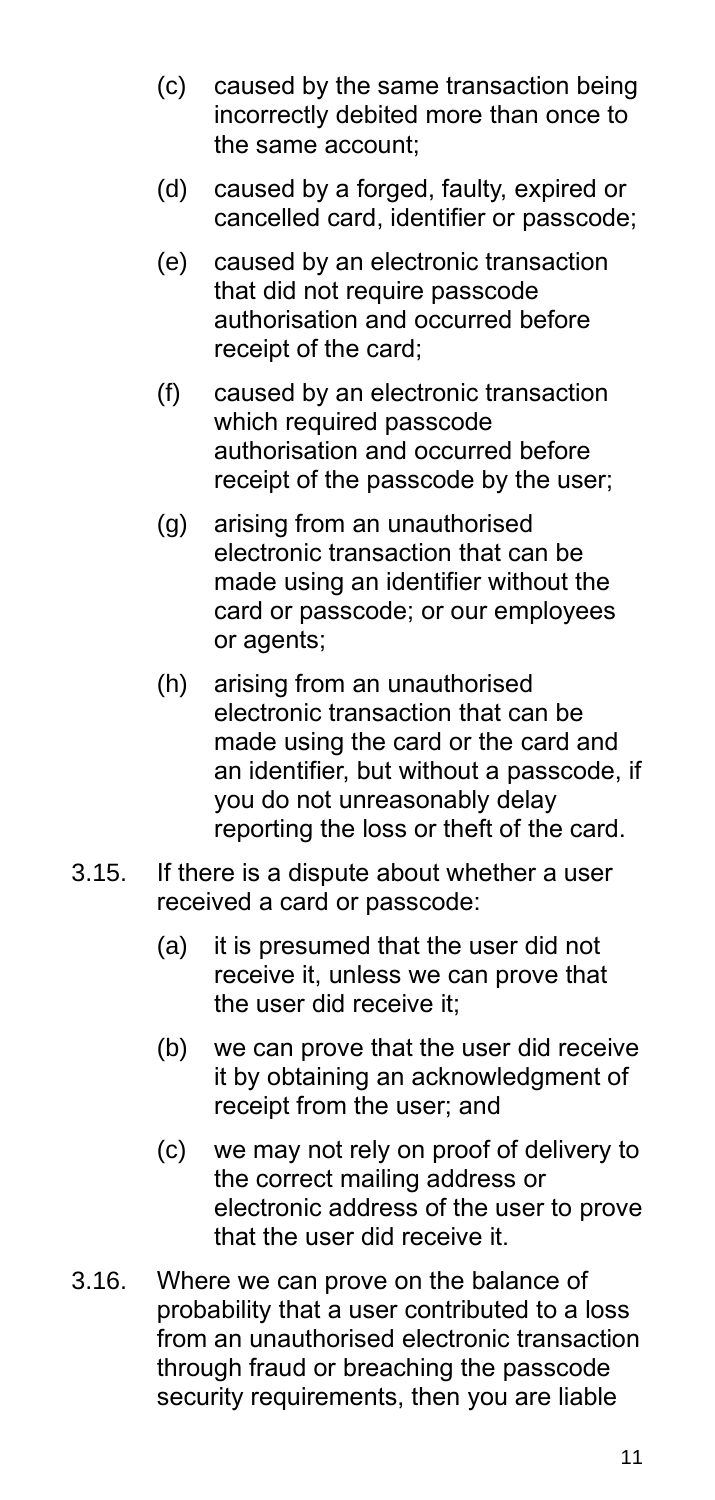in full for the actual losses that occur before the loss, theft or misuse of the card or breach of passcode security is reported to us or the Visa card hotline. However you are not liable for the portion of losses:

- (a) incurred on any one day that exceeds any applicable daily transaction limit on your account;
- (b) incurred in any period that exceeds any applicable periodic transaction limit on your account;
- (c) that exceeds the balance on your account; or
- (d) incurred on any account that you and we had not agreed could be accessed using the card or identifier or passcode used to perform the electronic transaction.
- 3.17. You are liable for losses arising from unauthorised electronic transactions that occur because a cardholder contributed to losses by leaving a card in an ATM, as long as the ATM incorporates reasonable safety standards that mitigate the risk of a card being left in the ATM.
- 3.18. Where we can prove, on the balance of probability, that a user contributed to losses resulting from an unauthorised electronic transaction by unreasonably delaying reporting the misuse, loss or theft of a card or that the passcode security has been breached, you are liable for the actual losses that occur between when you became aware of the security compromise (or should reasonably have become aware in the case of a lost or stolen card) and when the security compromise was reported to us or the Visa card hotline. However you are not liable for the portion of losses:
	- (a) incurred on any one day that exceeds any applicable daily transaction limit on your account;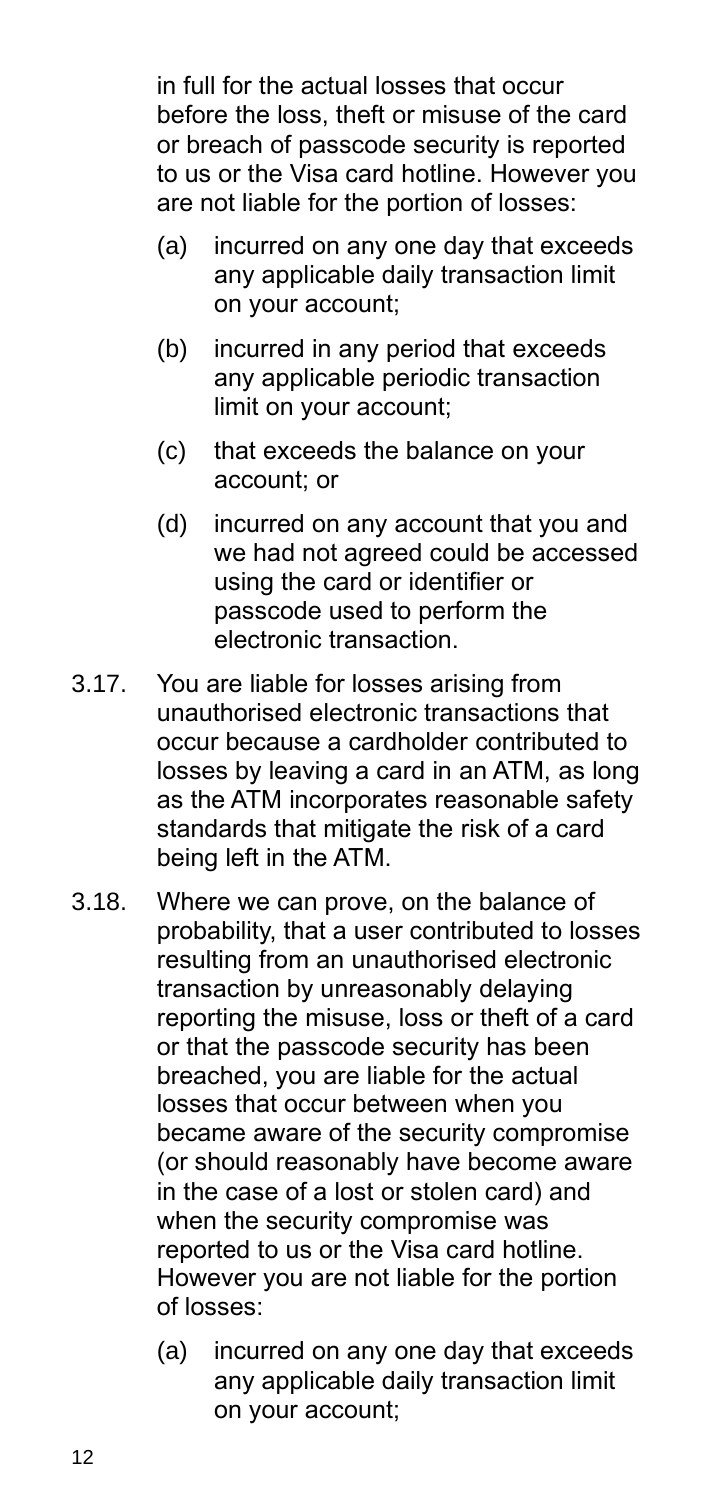- (b) incurred in any period that exceeds any applicable periodic transaction limit on your account;
- (c) that exceeds the balance on your account; or
- (d) incurred on any account that you and we had not agreed could be accessed using the card or passcode used to perform the electronic transaction.
- 3.19. Where a passcode was required to perform an unauthorised electronic transaction and clauses 3.15, 3.16 and 3.17 do not apply, your liability is the least of:
	- (a) \$150;
	- (b) the actual loss at the time of notification to us or the Visa card hotline of the misuse, loss or theft of the card, or of the breach of passcode security (except that portion of the loss that exceeds any daily or periodic transaction limits applicable to the use of your card or your account); and
	- (c) the balance of your account.
- 3.20. If a user reports an unauthorised electronic transaction, we will not hold you liable for losses under this clause 3 for an amount greater than your liability if we exercised any rights under the rules of the Visa credit card scheme at the time the report was made against other parties to the scheme (for example, charge-back rights).
- 3.21. You will not be liable for any loss caused by the failure of a system or equipment provided by any party to a shared electronic network to complete an electronic transaction which has been accepted by the system or equipment in accordance with a user's instructions.

If a user should reasonably have been aware that a system or equipment provided by any party to a shared electronic network was unavailable or malfunctioning, our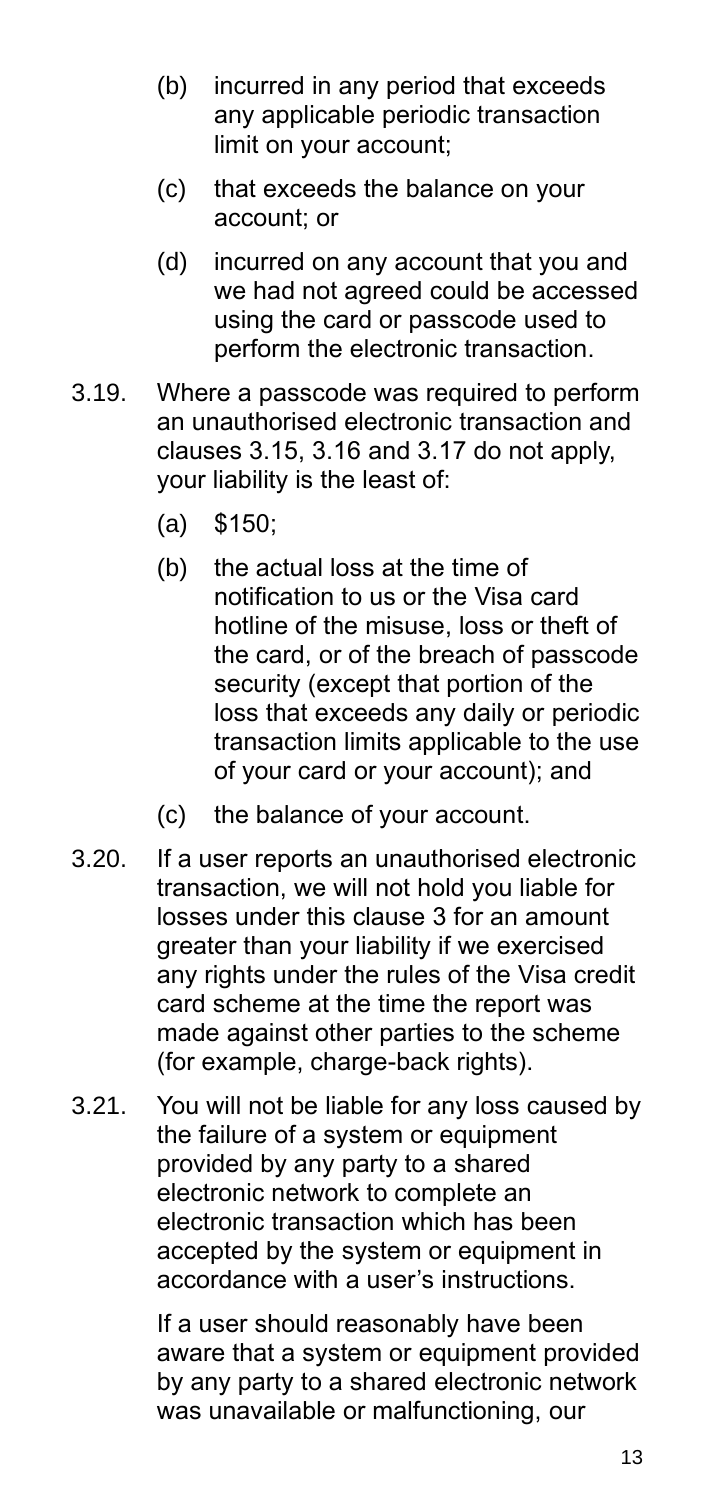liability in relation to an electronic transaction will be limited to correcting any errors and refunding any fees or charges imposed on you.

- 3.22. Notwithstanding any of the above provisions, your liability will not exceed your liability under the provisions of the ePayments Code, where that code applies.
- 3.23. For a transaction that is not an unauthorised electronic transaction, if a card or passcode is used without authority, you are liable for that use before notification to us or the Visa card hotline of the unauthorised use, up to the credit limit less any amount recovered by us by exercising our rights (if any) under the operating rules applicable to the Visa credit card scheme against other parties to that scheme.

# **4. ADDITIONAL CARDHOLDERS**

- 4.1. We may issue a card to any person you nominate, provided that person is at least 16 years of age and satisfies the identity verification requirements of the Anti- Money Laundering and Counter- Terrorism Financing Act 2006.
- 4.2. All transactions effected or authorised by an additional cardholder will be treated as having been authorised by you and you will be responsible for them.
- 4.3. You must ensure that each additional cardholder receives a copy of these Terms and Conditions, reads them and protects their card and PIN and any other passcode in the same way as these Terms and Conditions require you to protect your card and PIN and any other passcode. If an additional cardholder does not comply with these Terms and Conditions, you will be liable to us.
- 4.4. You acknowledge and agree that any additional cardholder can: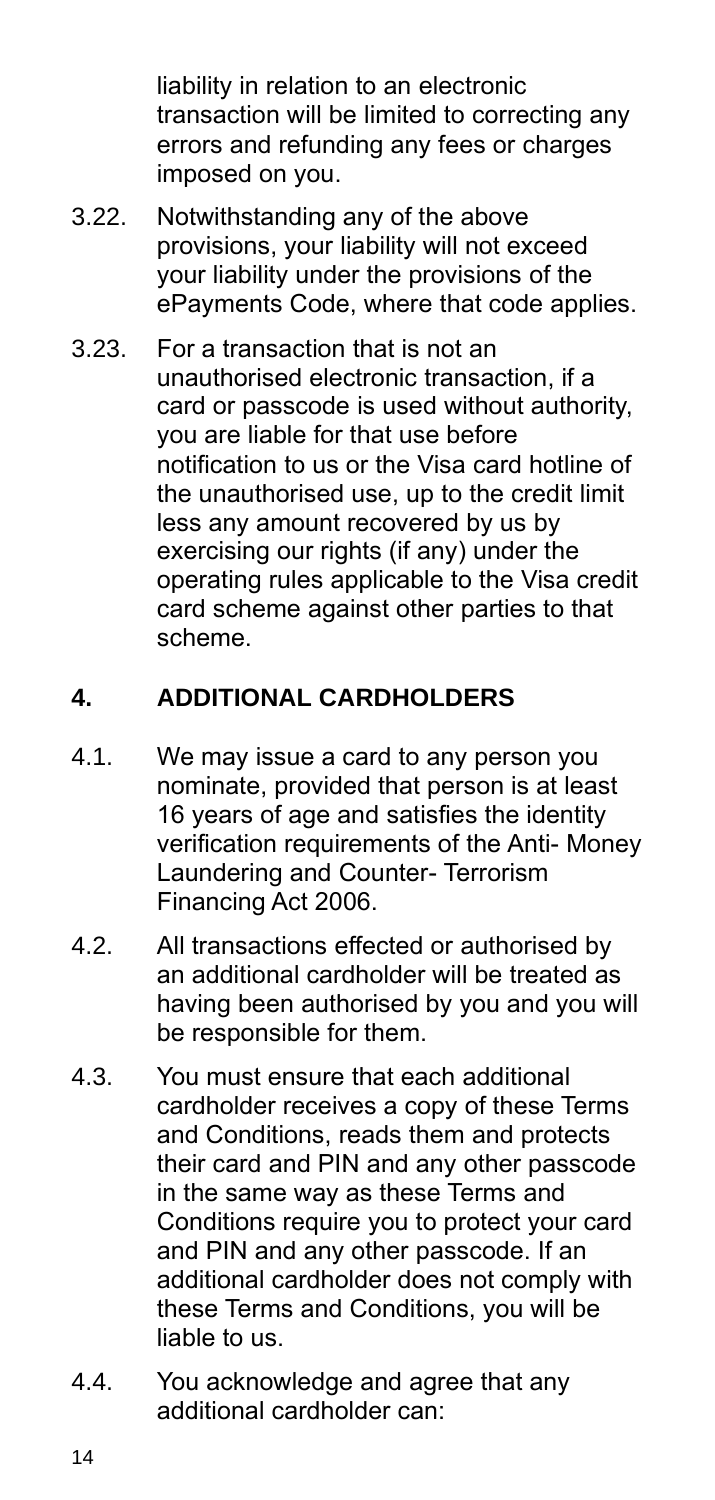- (a) operate your account in the same way that you can (however, an additional cardholder cannot ask us to nominate another person to receive a card); and
- (b) access financial information about the account including information relating to transactions and the account balance.
- 4.5. You or the administrator can at any time revoke the authority of an additional cardholder to operate the account by telling us in writing and by returning the additional card to us. We will then cancel the additional card. Except for transactions which were processed and approved before we received your instructions and transactions we are otherwise unable to stop, you will not be liable for transactions effected by the additional cardholder after we receive your or the administrator's instructions to revoke their authority.

# **5. CODES OF PRACTICE**

- 5.1. We warrant that we will comply with the requirements of the ePayments Code and the Customer Owned Banking Code of Practice, where those requirements apply to your dealings with us.
- 5.2. You may obtain general descriptive information about our products and services from us on request.

# **6. USING THE ACCOUNT**

- 6.1. The account must not be used for any unlawful purpose, including the purchase of goods or services prohibited by the laws of the jurisdiction of purchase.
- 6.2. A cardholder may only use a card up to the available balance of your account that relates to that card.
- 6.3. Some merchants may impose a minimum amount on electronic transactions.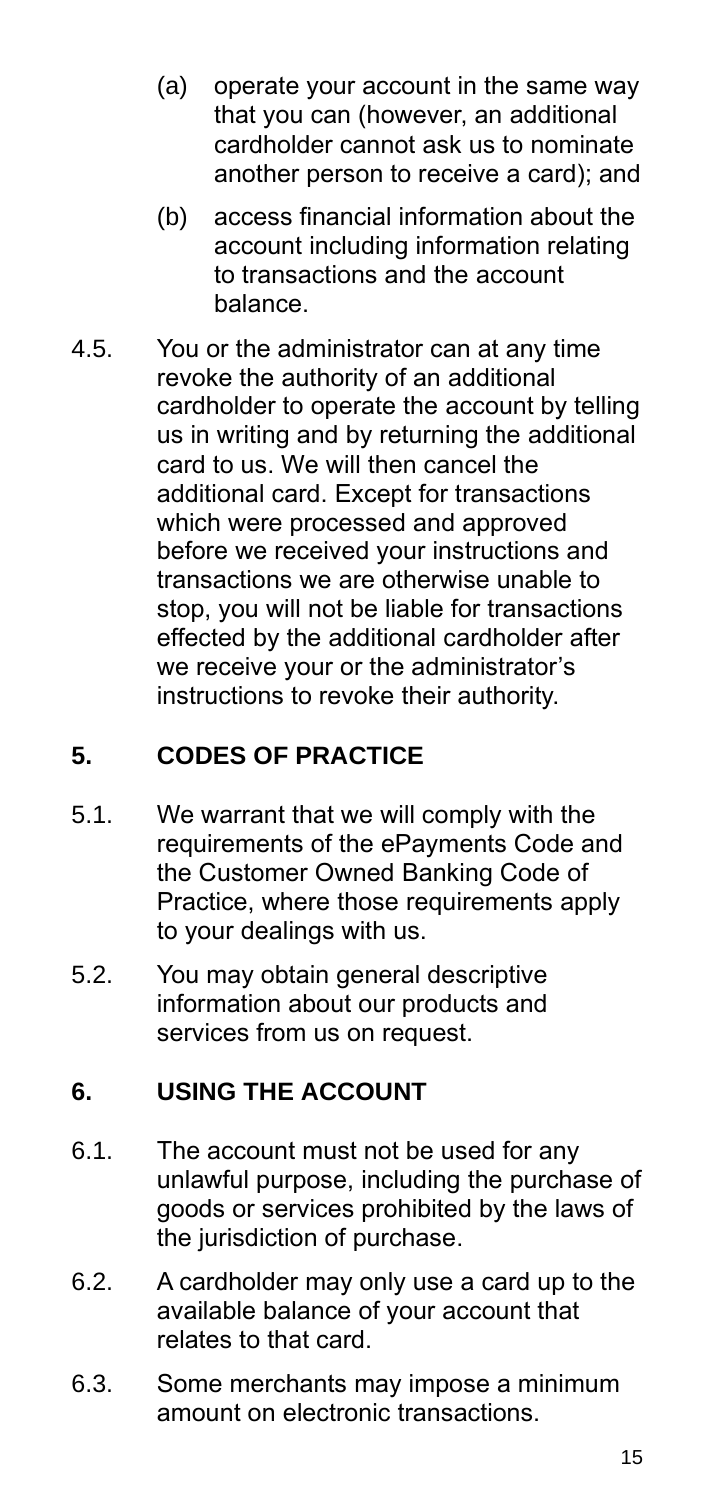- 6.4. You agree that we can debit the account with all transactions authorised by a cardholder. Transactions can be authorised by:
	- (a) using a card, alone or together with your PIN, at any electronic terminal;
	- (b) presenting a card to a merchant and signing a voucher or other documentation acceptable to us authorising the transaction; or
	- (c) providing the card details to a merchant or to any other party to whom payment is to be made, either directly or via a third party, in a manner acceptable to us, for example, over the phone or online.
- 6.5. A transaction can be authorised for a particular amount or for particular goods or services. For example, if you hire a car, you may authorise a transaction for both the rental and any additional costs, such as the cost of any damage to the vehicle.
- 6.6. When a transaction is authorised by a cardholder:
	- (a) the cardholder is confirming the validity of the amount of the transaction, that is, the transaction correctly represents the purchase price of the goods or services obtained; and
	- (b) we will debit the account (in Australian dollars) for the amount of that transaction.
- 6.7. If you have been issued with a Visa PayWave card which is identifiable by the PayWave logo, you will be able to make faster purchases. Instead of swiping your card as you always have, you will just need to tap your card against the contactless reader.
- 6.8. Payments using the PayWave functionality can only be made at a participating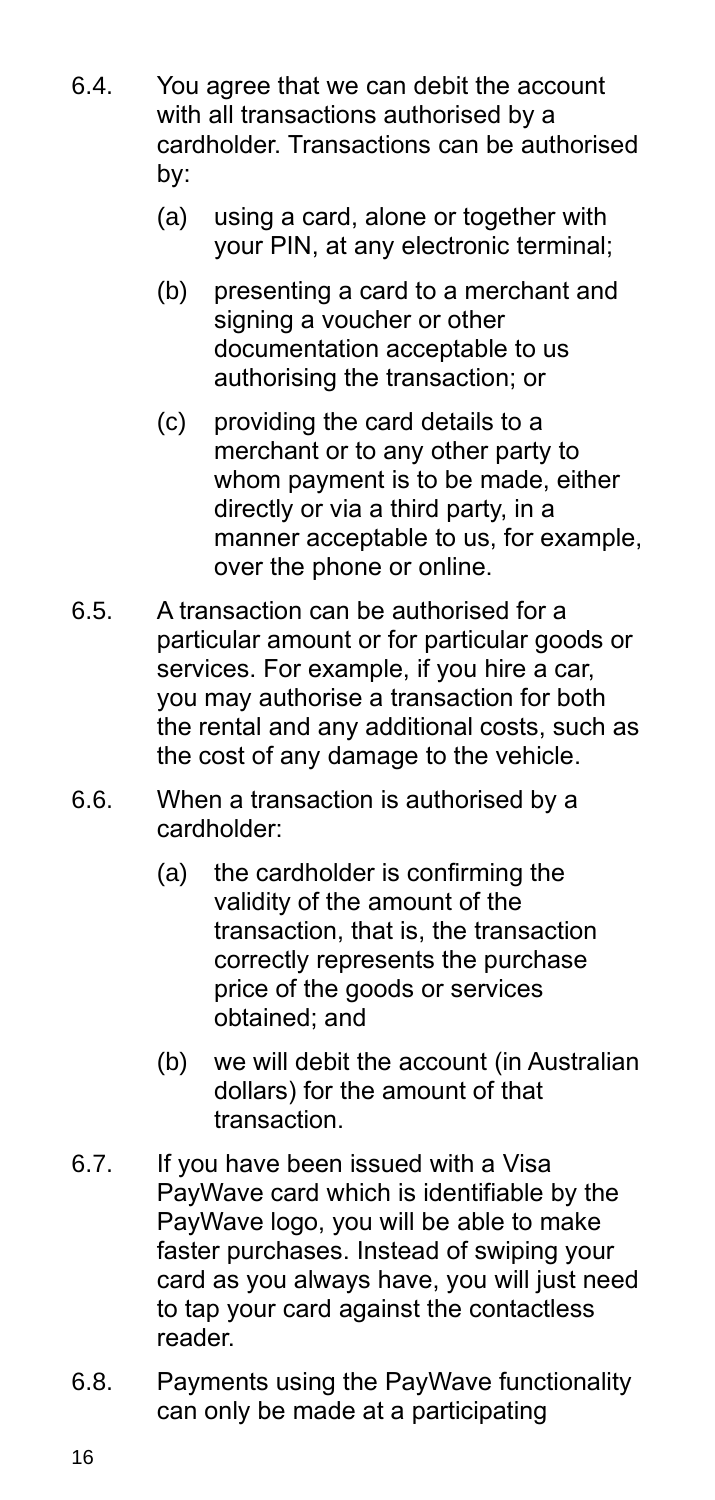merchant outlet and if your purchase is under AU\$100.00. If your purchase is equal to or over AU\$100.00, you'll still need to sign or enter a PIN.

6.9. The Visa and our security systems continue to protect you from unauthorised transactions. The same conditions apply to your Visa PayWave transactions as your other Visa card transactions.

#### **7. AUTHORISATION BY US**

- 7.1. We may choose at any time not to authorise a transaction, where this is required for security or credit risk purposes or we believe a transaction may breach an applicable law or the transaction involves a person or entity sanctioned by any country. We will not be liable to you or anyone else for any loss or damage resulting from us not authorising such a transaction.
- 7.2. Once we authorise a transaction we will reduce the amount that may be paid by you using the card. If the transaction is not completed, this amount may not be reinstated until the merchant who requested the authorisation has withdrawn the request (which may take 5 business days or more).

# **8. CREDIT CARD ACCEPTANCE**

- 8.1. Financial institutions and merchants displaying the Visa symbol will normally honour your card. However, credit card promotional material displayed on any premises cannot be taken as a warranty by the financial institution, merchant or any person carrying on business there that all goods and services available at those premises may be purchased with a card.
- 8.2. The price the merchant charges for goods and services purchased using a card may vary from the price a merchant charges for the same goods and services purchased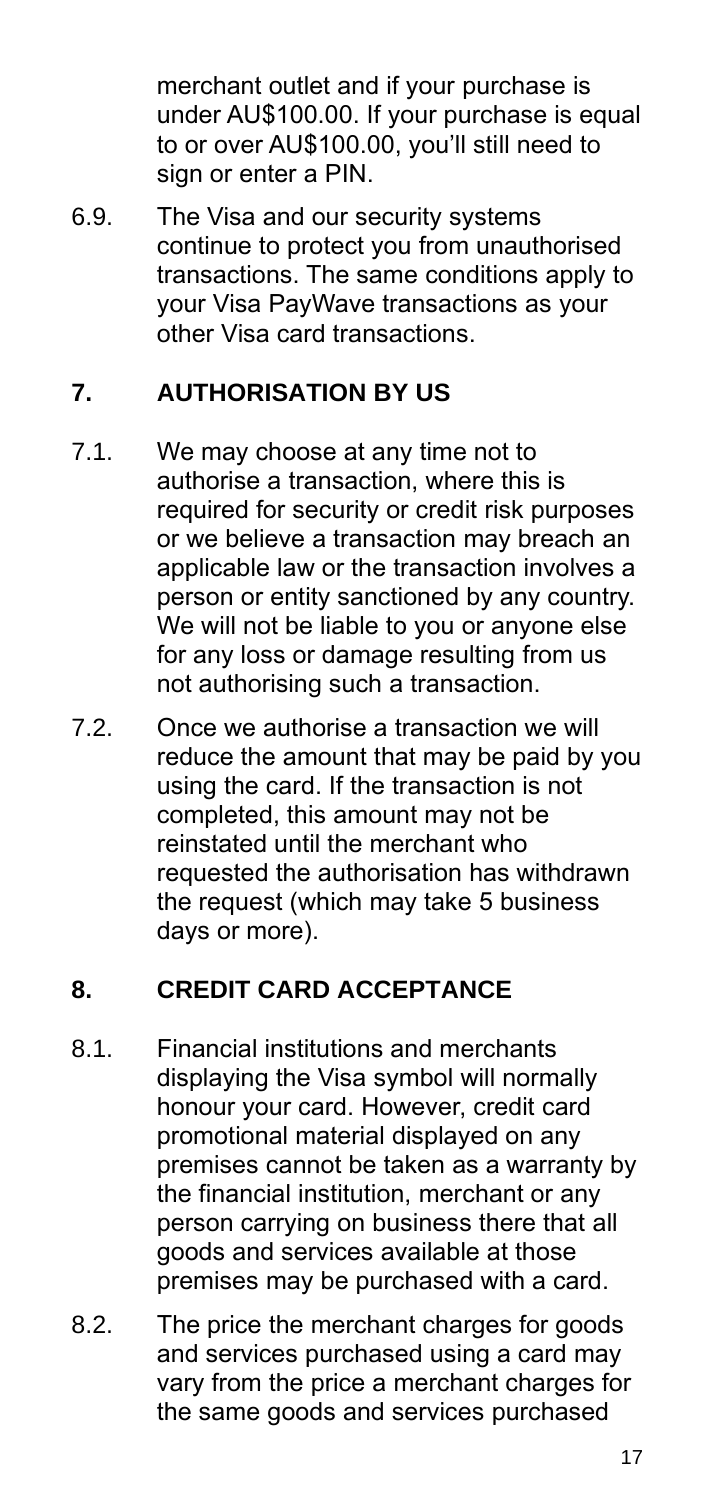with cash.

- 8.3. Unless required to do so by law (for example, by the consumer guarantees that services will be rendered with due care and skill and will be fit for their purpose), we do not accept any liability for:
	- (a) any financial institution or merchant displaying a Visa symbol who refuses to accept or honour a card or imposes limits or conditions on use of a card; or
	- (b) goods and services purchased with a card. However, you are generally entitled to reverse or charge back a transaction where the transaction has been effected using a card or by providing the card details to acquire goods or services and you have a dispute with the merchant (for instance, the merchant has not provided you with the goods or services you paid for and you have tried to get a refund and were unsuccessful). Chargebacks are governed by the operating rules applicable to the Visa credit card scheme.
- 8.4. Please contact us for more information about your chargeback rights.
- 8.5. Any complaints about goods and services purchased with a card must be resolved directly with the merchant concerned.

#### **9. FEES AND CHARGES**

9.1. Salary Packaging Card Service Fee

| <b>Service</b>                                                                                                                  | Fee each |
|---------------------------------------------------------------------------------------------------------------------------------|----------|
| This fee is charged monthly for<br>each Salary Packaging card.<br>This includes cards held by<br><b>Additional Cardholders.</b> | \$3.50   |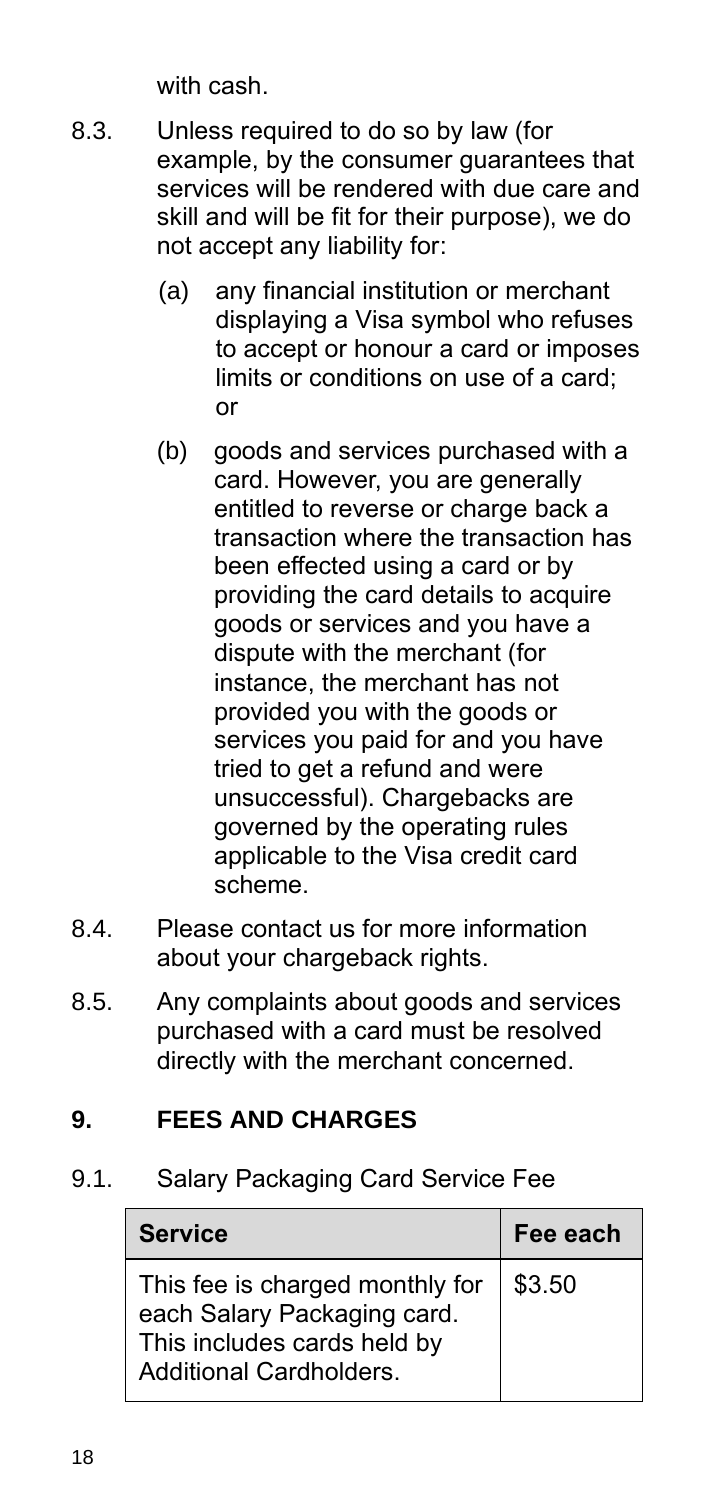| The fee will be charged on the<br>25th day of each month. |  |
|-----------------------------------------------------------|--|
| <b>Salary Packaging Cards</b><br>include:                 |  |
| Salary Packaging<br><b>Meal Entertainment Card</b>        |  |

9.2. Other fees and charges may apply for specific transactions and other services that you set up. Please refer to our Fees and Charges booklet available on our website www.beyondbank.com.au.

- 9.3. You must pay our fees and charges specified in these Terms and Conditions or our Fees and Charges booklet if applicable to you. We may debit them to the relevant account.
- 9.4. You must pay us an amount equal to any government tax, duty or charge imposed by law in any country in respect of the card, an account, the use of a card or any transaction in relation to the account.
- 9.5. Any fee or charge in foreign currency will be converted into Australian dollars in accordance with clause 10.1.
- 9.6. All fees and charges debited to the account will be payable by you in accordance with clause 12.

#### **10. USING THE CARD FOR INTERNATIONAL TRANSACTIONS**

- 10.1. The card can be used to make a purchase (either in foreign currency or Australian dollars) while overseas, or in Australia where the Merchant is overseas, or the Financial Institution or entity processing the transaction is located overseas.
- 10.2. All transactions processed overseas on the card will be converted into Australian dollars by Visa Worldwide, and calculated at a wholesale market rate selected by Visa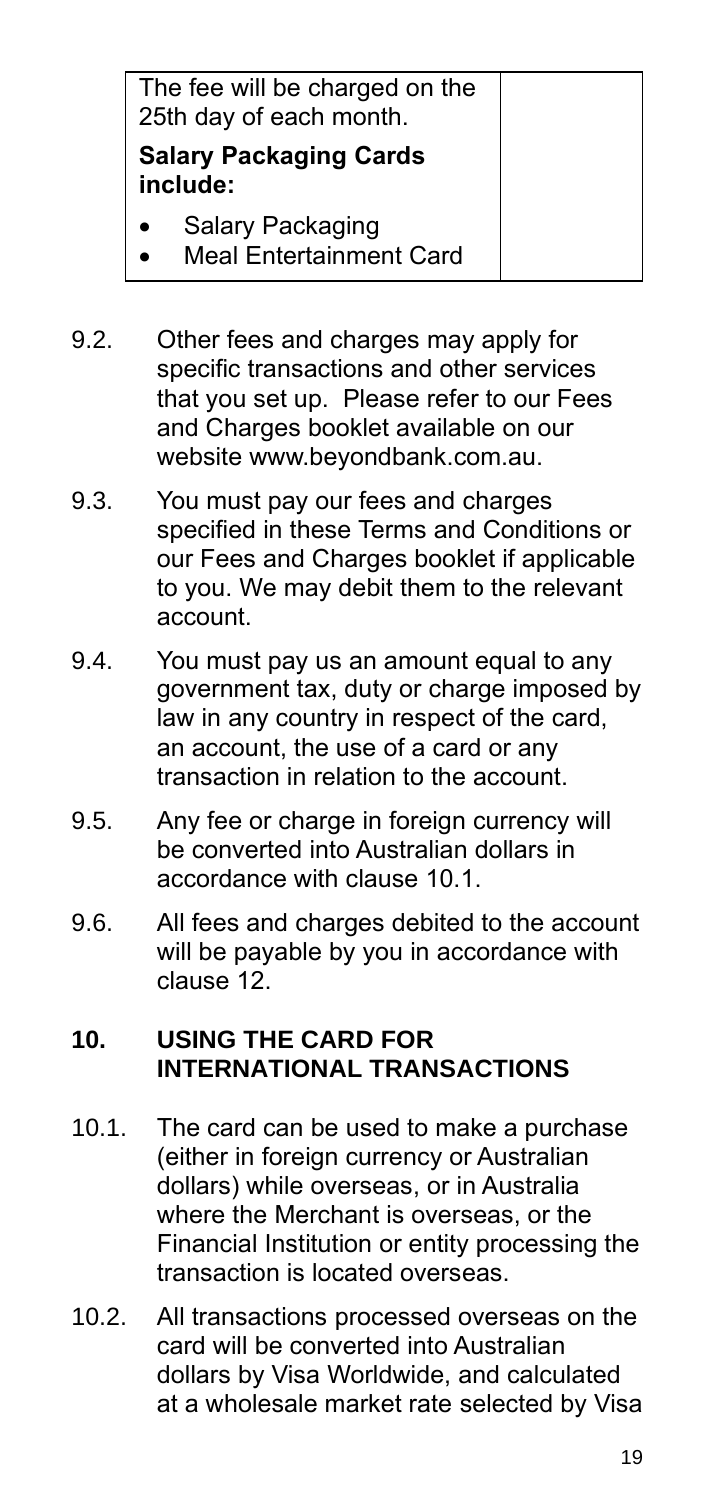from within a range of wholesale rates or the government-mandated rate that is in effect one day prior to the Central Processing Date (that is, the date on which Visa processes the transaction).

- 10.3. All transactions processed overseas on the Visa card are subject to an International Transaction Fee. This fee will be collected by Cuscal, with 1.0% payable to us, 1.0% retained by Cuscal and 1.0% paid to Visa International. The amount of this fee is subject to change from time to time and we will advise you in advance of any such change in accordance with clause 19.
- 10.4. Some overseas merchants and automatic teller machines charge a surcharge for making an electronic transaction. Once you have confirmed the transaction you will not be able to dispute the surcharge. The surcharge may appear on your statement as part of the purchase price.
- 10.5. Some overseas merchants and electronic terminals allow the cardholder the option to convert the value of the transaction into Australian dollars at the point of sale, also known as Dynamic Currency Conversion. Once you have confirmed the transaction you will not be able to dispute the exchange rate applied.
- 10.6. Before travelling overseas, you or an additional cardholder should consult us to obtain Visa card hotline telephone numbers for the country of destination.
- 10.7. A cardholder must comply with all applicable exchange control and tax laws governing the use of the card and you indemnify us against liability, loss, fees, charges or costs arising as a consequence of a failure to comply with them.

# **11. STATEMENTS**

11.1. We will provide a statement of account through our Internet Banking each month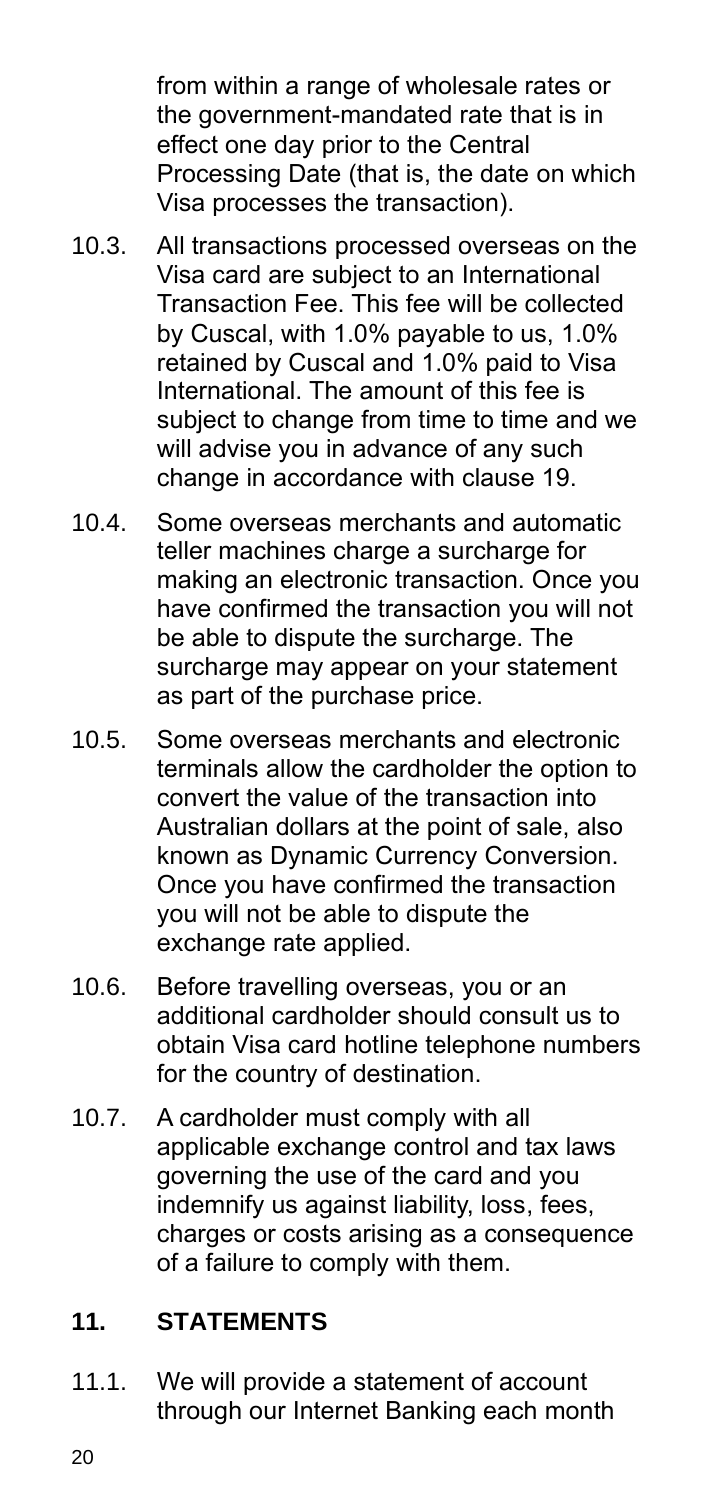where there is any financial activity or a balance outstanding on the account. In all cases we will provide you an electronic or a paper statement of account at least every 6 months. You may request more frequent statements but a fee may apply.

- 11.2. Each debit and credit to the account takes effect on the date we assign to it which may not be the date on which it is processed and we may adjust any debit or credit at any time to reflect your and our obligations and the terms of these Terms and Conditions.
- 11.3. You should check each statement of account and tell us of any entry in the statement which you dispute.
- 11.4. You may request a copy of any statement of account at any time. However, a fee may apply.

# **12. PAYMENTS**

- 12.1. You must pay us the overdrawn balance of an account, the amount of any transactions not allowed to be made on your cards and all other amounts payable by you under these Terms and Conditions on demand by us. Until we make such a demand, you must pay us immediately these amounts upon receipt of a statement of account.
- 12.2. Each statement of account will include all amounts payable under clause 12.1.
- 12.3. A payment of the account can only be made in Australia and in Australian dollars.
- 12.4. A payment will not be treated as made until the date we credit the payment to the account in the ordinary course of business. If paying by mail you should allow adequate time for the payment to reach us before the due date.
- 12.5. If the due date is not a business day, the payment must be made on or by the last business day immediately before the due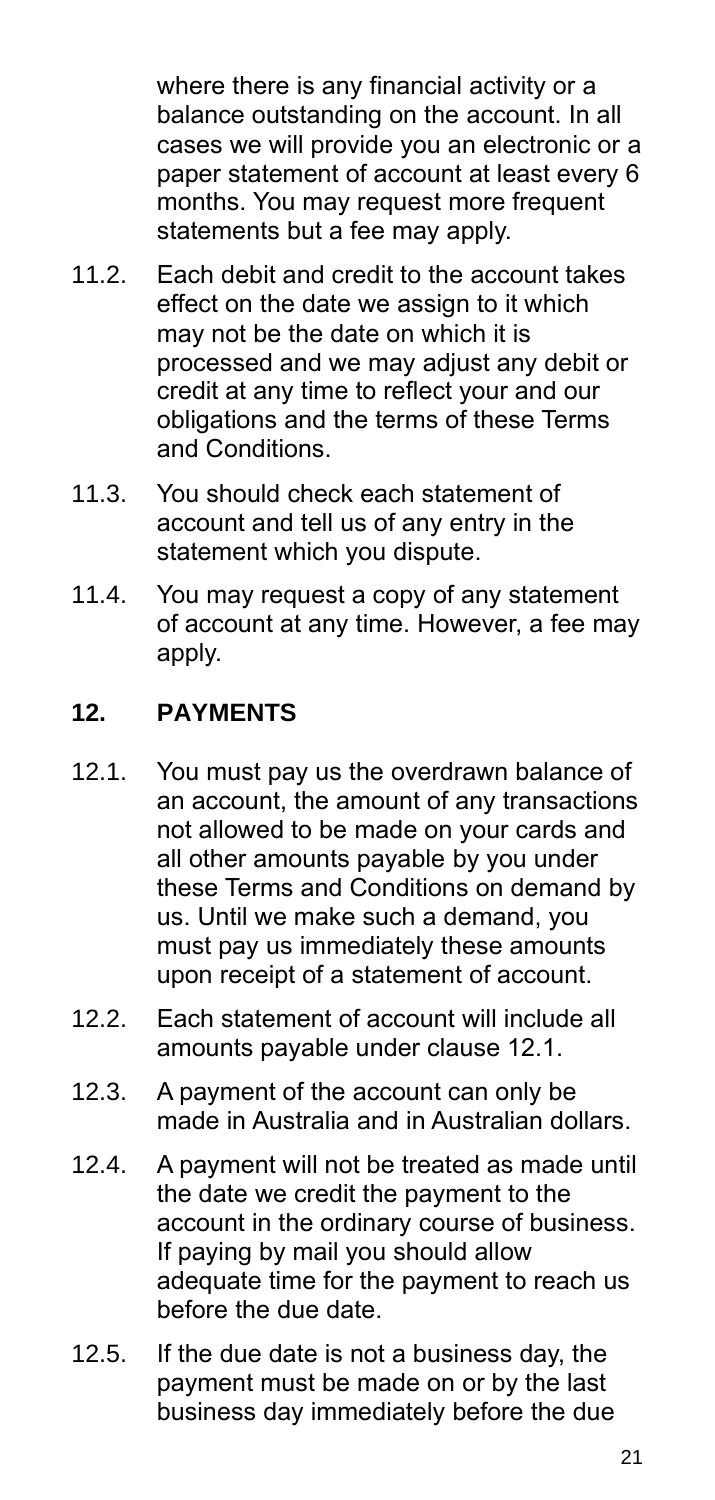date.

# **13. SMS**

If you sign up for TEXT ME! Services, we may send SMS messages to your nominated mobile phone advising you about credits to your account. We are not responsible if another person accesses those messages. Fees and Charges apply.

# **14. DEFAULT**

- 14.1. You will be in default under these Terms and Conditions if you:
	- (a) fail to pay us any payment due under these Terms and Conditions when it is due;
	- (b) fail to comply with your obligations under clauses 2, 3, 4, 6, 9 or 12 of these Terms and Conditions; or
	- (c) give us incorrect or misleading information in connection with these Terms and Conditions.
- 14.2. If you default we may:
	- (a) cancel all cards;
	- (b) require you to pay us on demand all amounts due to us under these Terms and Conditions;
	- (c) exercise any other rights that the law gives us; and
	- (d) require you to pay us on demand reasonable enforcement expenses we reasonably incur. Enforcement expenses include expenses we incur in enforcing our rights, attempting to enforce our rights, performing any of your obligations which you have failed to perform, protecting our rights, waiving our rights, considering the enforcement of our rights and sending you demand letters or default notices.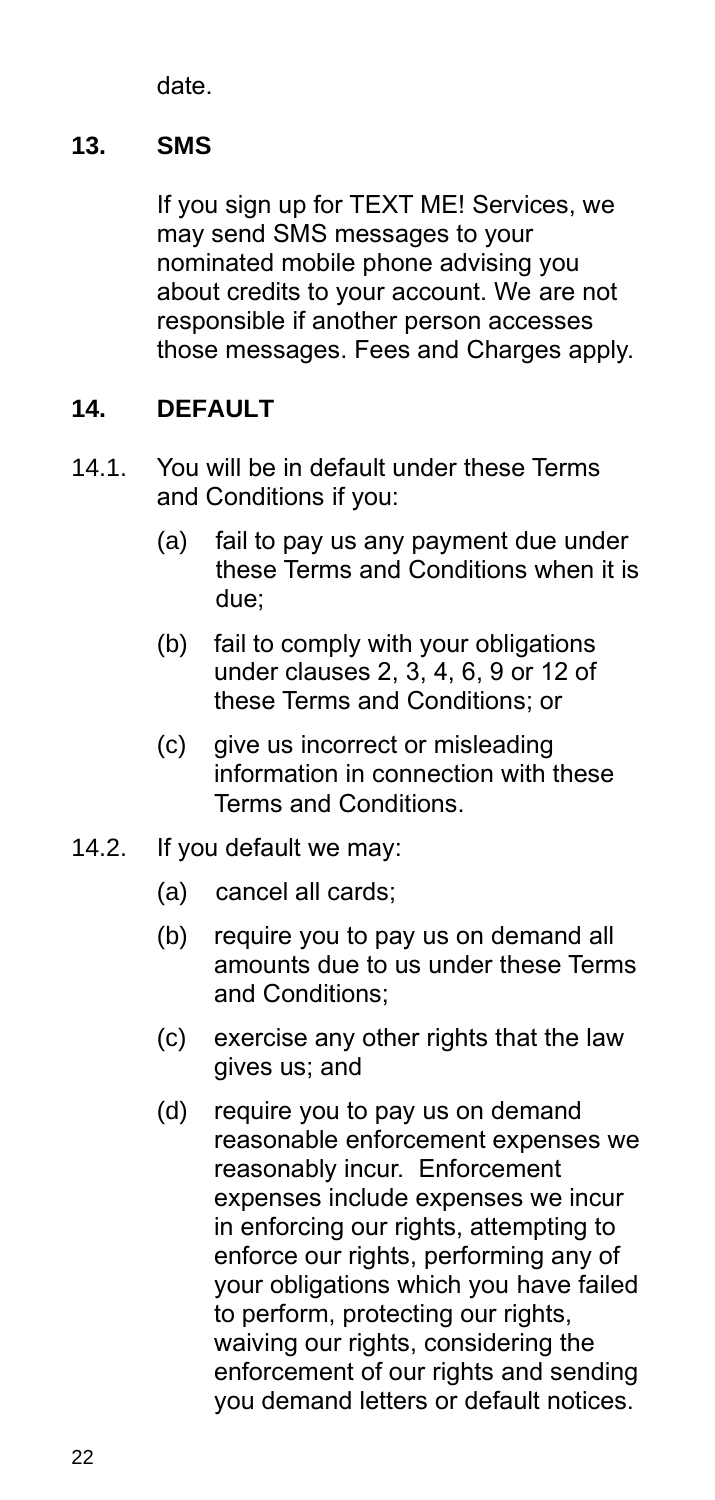They also include any expense we have to pay on the dishonour of a cheque or any other payment instrument given to us for a payment in relation to these Terms and Conditions.

14.3. If an obligation to pay us an amount under these Terms and Conditions becomes merged in a court order or judgment, you must pay us interest on that amount daily until paid at the highest rate of interest applying to our Visa Credit cards at that time.

#### **15. CLOSURE OF THE ACCOUNT AND CANCELLATION OF CARDS BY US**

- 15.1. We reserve the right to close or restrict access to an account at any time.
- 15.2. We may close or restrict access to an account without prior notice if:
	- (a) we believe that use of a card or the account may cause loss to you or to us or where required for security or credit risk purposes;
	- (b) the account is inactive;
	- (c) your account is overdrawn (note that we may elect not to close the account for this reason but the fact that we have elected not to do so on one or more previous occasions does not stop us from closing it on another occasion);
	- (d) your employment ends; or
	- (e) there is a change in the law or in its official interpretation which adversely impacts on our provision of the cards or the effectiveness of the arrangements relating to the cards.
- 15.3. Unless you are in default or we have previously given you notice to that effect, we will give you written notice as soon as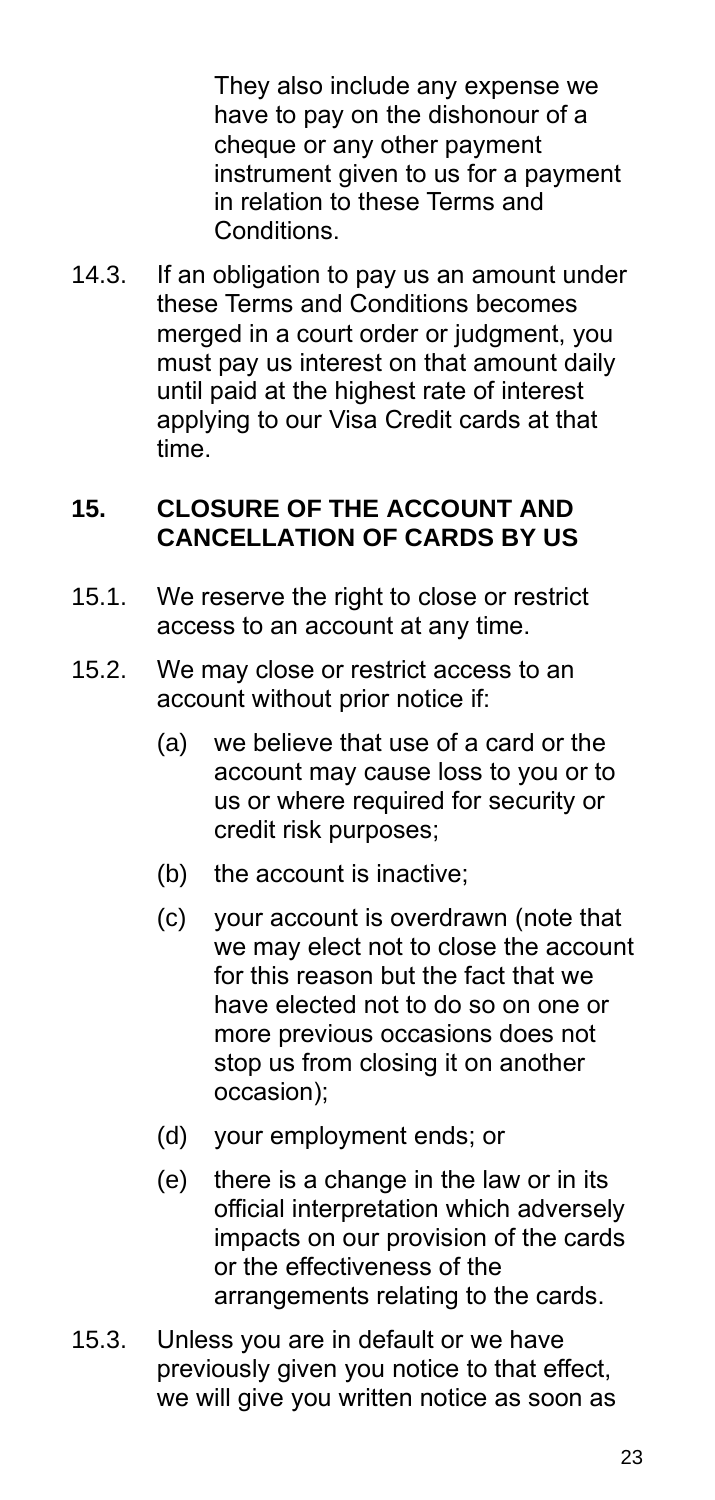possible after we close or restrict access to your account.

- 15.4. We may also close the account upon giving you not less than three months written notice.
- 15.5. If the account is closed, all cards issued in relation to the account will be cancelled.
- 15.6. We will not cancel any individual card without good reason but we may cancel a card at any time without prior notice if we believe that use of the card may cause loss to you or us or where required for security or credit risk purposes. If we do so, we will give you written notice as soon as possible afterwards.

#### **16. CLOSURE OF THE ACCOUNT AND CANCELLATION OF THE CARD BY YOUR ADMINISTRATOR**

- 16.1. Your administrator may close the account at any time by making a written request to us. If the account is closed, all cards issued in relation to the account will be cancelled.
- 16.2. You or your administrator may request us in writing, in accordance with clause 4.5, to cancel the card of an additional cardholder.
- 16.3. Written requests should be mailed to our postal address as set out in your statement of account.

#### **17. WHEN THE ACCOUNT IS CLOSED OR A CARD IS CANCELLED**

- 17.1. When we cancel a card, including when you or the administrator request it:
	- (a) we will confirm the cancellation;
	- (b) the card must not be used; and
	- (c) the card must be returned to us (cut diagonally in half) or you must satisfy us that it has been destroyed (which includes destroying the card chip and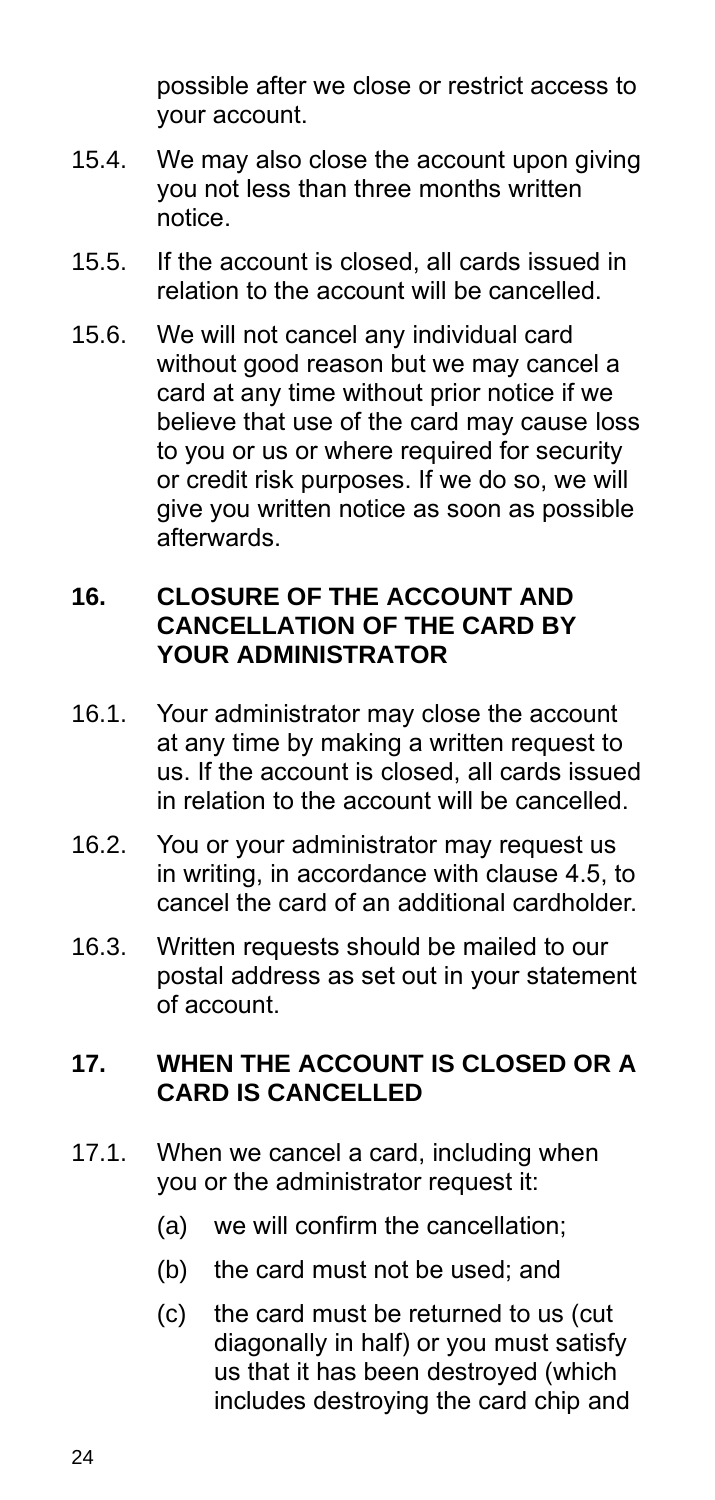rendering the card number and expiry date undiscernible.

- 17.2. If an account is closed, including when you or the administrator request it:
	- (a) all related cards must not be used;
	- (b) all related cards must be returned to us (cut diagonally in half) or you must satisfy us that they have been destroyed; and
	- (c) your obligations under these Terms and Conditions will continue until you pay us the total amount you owe us (including amounts which you become liable to pay and which are not yet debited to the account).
- 17.3. If the account has a positive (credit) balance when it is closed, we will remit those funds to your employer or the administrator (unless those funds have been remitted as unclaimed money in accordance with the law).

# **18. CHANGE OF ADDRESS**

You must tell us promptly if you change your address.

#### **19. CHANGES TO THESE TERMS AND CONDITIONS**

- 19.1. We may change these Terms and Conditions at any time without your consent for one or more of the following reasons:
	- (a) to comply with any change or anticipated change in any relevant law, code of practice, guidance or general industry practice;
	- (b) to reflect any decision of a court, ombudsman or regulator;
	- (c) to reflect a change in our systems or procedures, including for security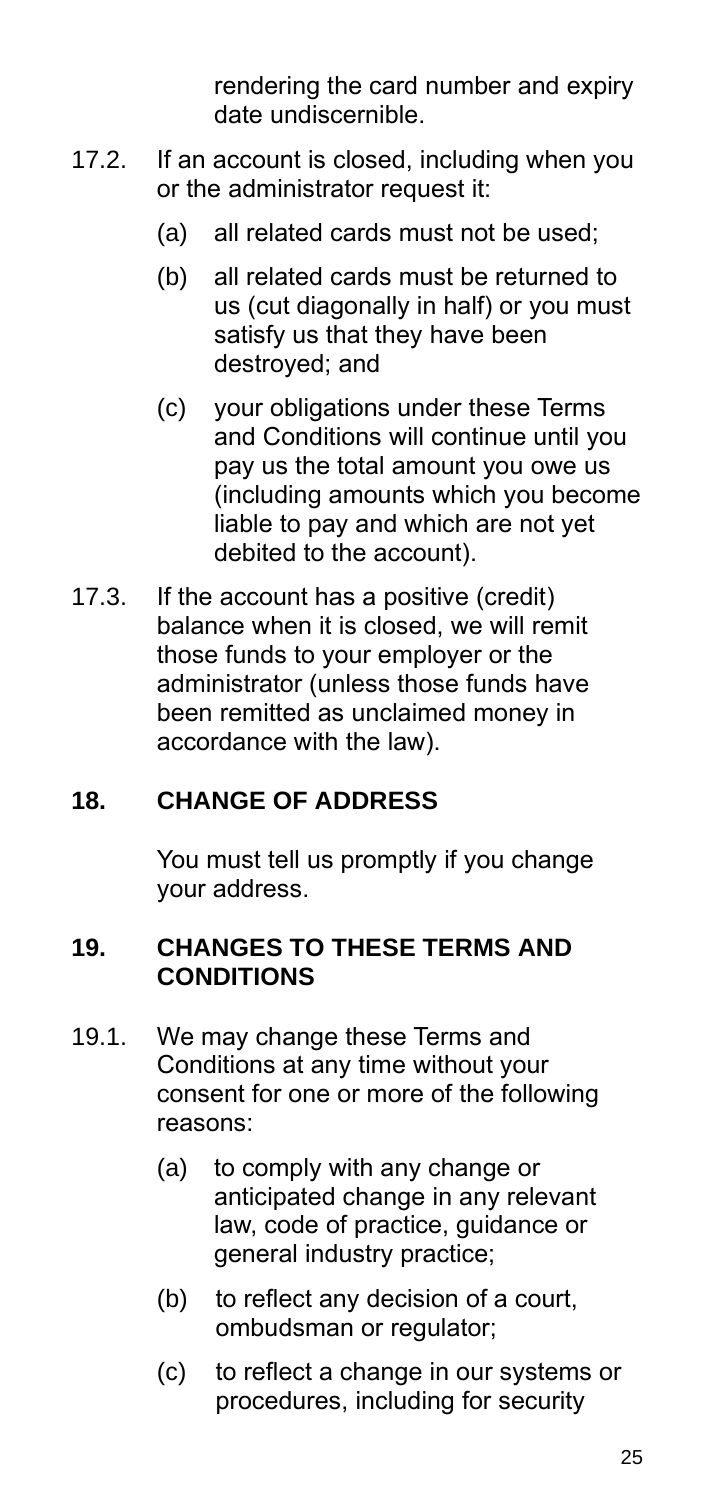reasons;

- (d) as a result of changed circumstances (including by adding benefits or new features);
- (e) to respond proportionately to changes in the cost of providing the card or the account; or
- (f) to make them clearer.
- 19.2. The changes we may make include imposing a new fee or charge.
- 19.3. We will give you notice of any change in accordance with any requirement of any code or law which may apply.

For example, we will give:

- (a) at least 20 days written notice if we:
	- (i) increase charges relating solely to the use of the card, PIN or card details or the issue of any replacement card, PIN or card details;
	- (ii) increase your liability for losses for electronic or other transactions; or
	- (iii) impose, remove or adjust a daily or other periodic transaction limit applying to the use of the card, PIN, card details, the account or electronic equipment; or
- (b) at least 30 days (or such lesser period as may be set by the Customer Owned Banking Code of Practice) written notice of the imposition of a new fee or charge.
- 19.4. To the extent permitted by law, we are not required to give you advance notice of any:
	- (a) reduction or cancellation of daily card limits for electronic transactions; or
	- (b) other changes to the Terms and Conditions; where these changes are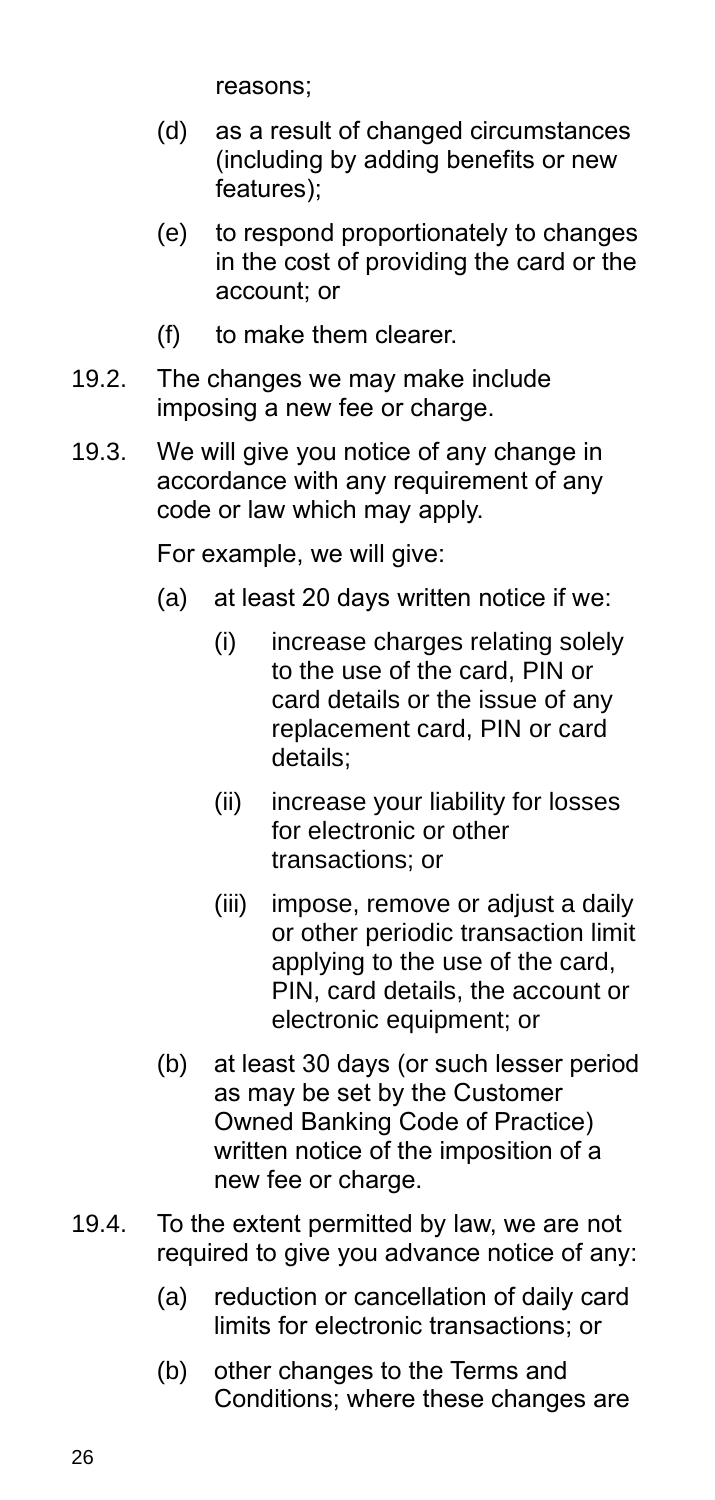required to immediately restore or maintain the security of a system or individual accounts.

19.5. We will supply information on current interest rates and fees and charges on request.

## **20. CARD RENEWAL**

We may automatically issue you and any additional cardholder with a replacement card whenever the current card expires at our discretion. The use of any replacement card is subject to these Terms and Conditions.

#### **21. NO WAIVER**

Our rights under these Terms and Conditions are unaffected by any delay in exercising them, by us giving you any time or other indulgence, or by the acceptance of monies from you after you default.

#### **22. ASSIGNMENT**

We may assign or otherwise deal with our rights under these Terms and Conditions without your consent and in any way we consider appropriate and you authorise us to disclose any information about the account to any person in connection with the assignment.

#### **23. EVIDENCE**

- 23.1. You agree that a sales voucher or other record of a transaction provided by a merchant is admissible evidence of the transaction and of the amount shown, even if it is not signed by a cardholder, and that, unless you show satisfactory evidence to the contrary, it is conclusive evidence.
- 23.2. You also agree that a statement given by us stating the amount of the outstanding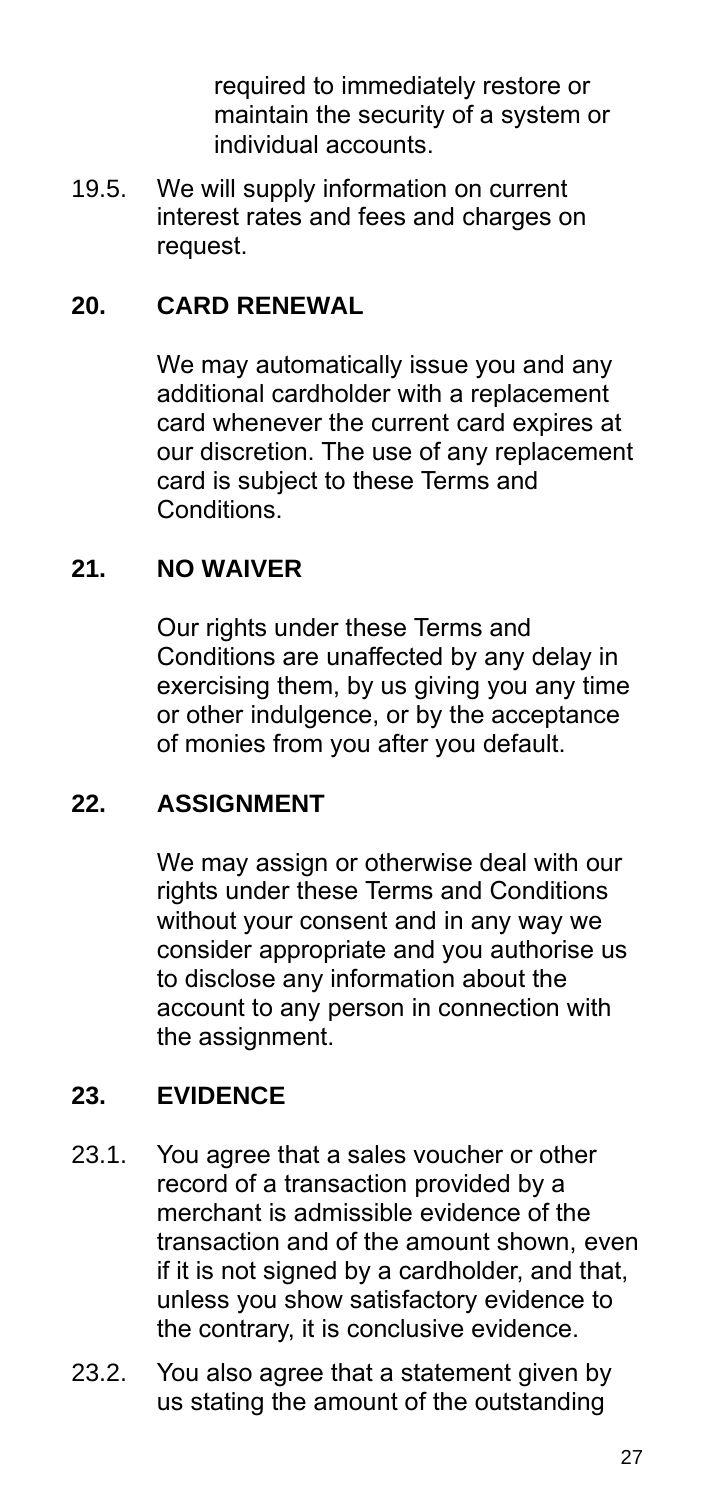balance of the account or any other amount recorded on the account is admissible evidence that the amount is in fact owing at the date of the statement and that, unless you show satisfactory evidence to the contrary, it is conclusive evidence.

## **24. PRIVACY**

- 24.1. You agree that information about you (including credit information about you and the account) may be given to and obtained from any credit reporting agency, other credit providers (including Cuscal Ltd as the principal member of Visa Worldwide), any person providing services in connection with the administration of your application or account (including the administrator and your employer) or given to any person for the marketing of our services or those of any body corporate related to us.
- 24.2. You agree that we may, at our discretion and for any purpose including security, training, or information verification, listen to or record any telephone calls to which you are a party with us, including telephone enquiries, complaints and reports made by you.

# **25. SECURITY**

- 25.1. A user must not voluntarily disclose a passcode (this includes a PIN) to anyone, including a family member or friend.
- 25.2. A user must not write or record a passcode on the card, or keep a record of the passcode on anything carried with the card or liable to loss or theft simultaneously with the card, unless the user makes a reasonable attempt to protect the security of the passcode.
- 25.3. If a card is not needed to perform an electronic transaction, a user must not keep a written record of all passcodes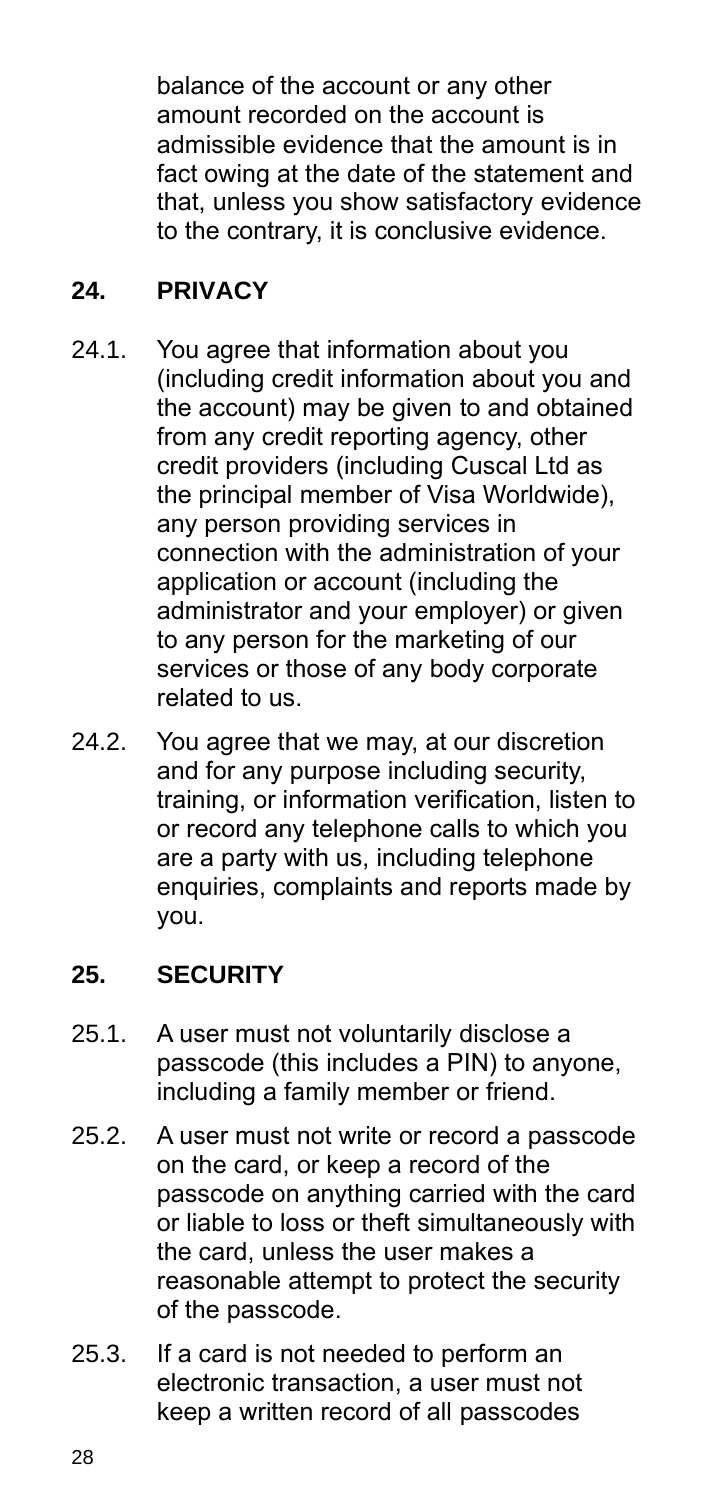required to perform electronic transactions on one or more articles liable to be lost or stolen simultaneously, without making a reasonable attempt to protect the security of the passcode.

- 25.4. A reasonable attempt to protect the security of a passcode record includes making any reasonable attempt to disguise the passcode within the record, or prevent unauthorised access to the passcode record, including by:
	- (a) hiding or disguising the passcode record among other records;
	- (b) hiding or disguising the passcode record in a place where a passcode record would not be expected to be found;
	- (c) keeping a record of the passcode record in a securely locked container; or
	- (d) preventing unauthorised access to an electronically-stored record of the passcode.
- 25.5. A user must not be extremely careless in failing to protect the security of a passcode. Extremely careless means a degree of carelessness that greatly exceeds what would normally be considered careless behaviour.

# **Security guidelines**

The security of your cards is very important. The following guidelines provide examples of security measures and will not determine your liability for any losses resulting from unauthorised electronic transactions. Liability for such transactions will be determined in accordance with the ePayments Code.

- Sign the card as soon as you receive it.
- Keep the card in a safe place.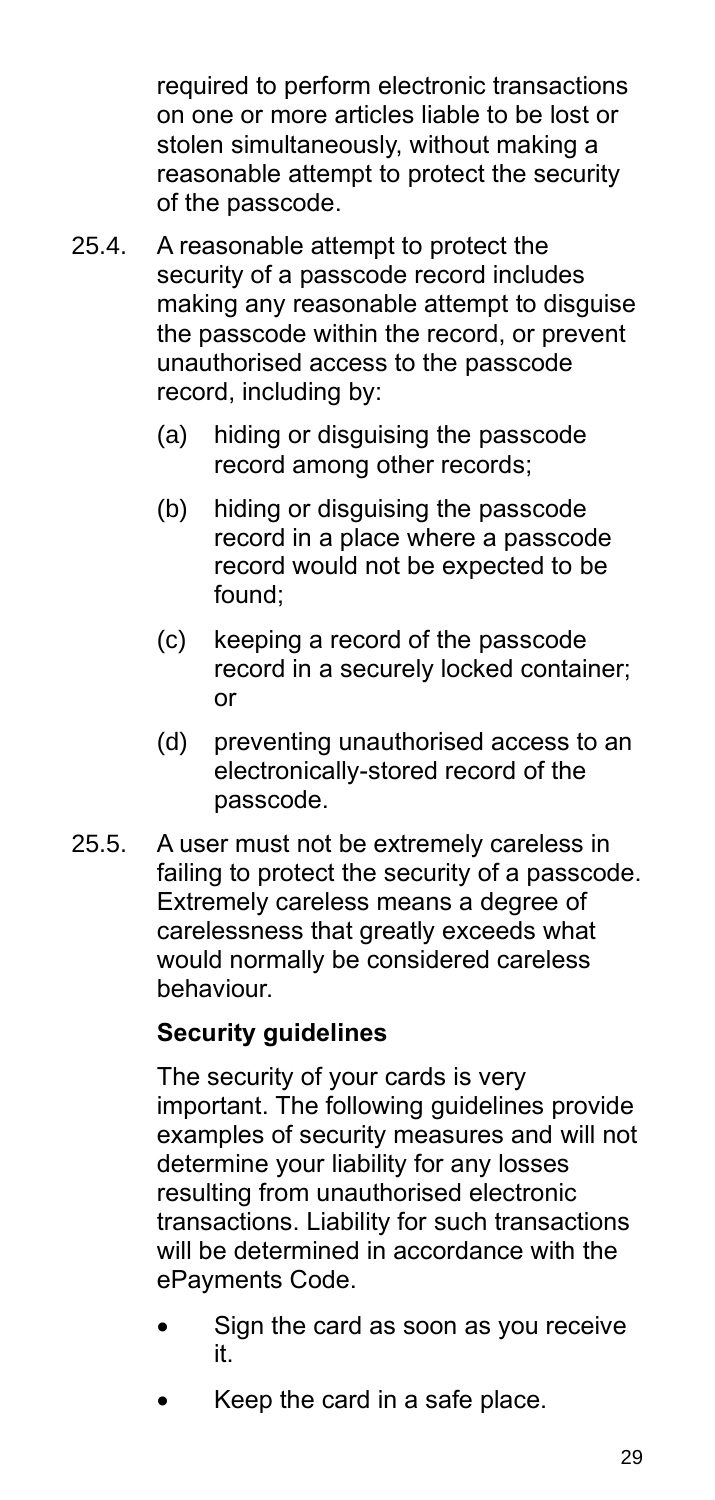- Never write the PIN on the card.
- Never write the PIN on anything which is kept with or near the card.
- Never lend the card to anybody.
- Never tell or show the PIN to another person.
- Use care to prevent anyone seeing the card number and PIN being entered at electronic equipment.
- Immediately report the loss, theft or unauthorised use of the card.
- Keep a record of the card number and the Visa card hotline telephone number for your area with your usual list of emergency telephone numbers.
- Examine your periodical statement immediately upon receiving it to identify and report, as soon as possible, any instances where the card has been used without your authority.
- Immediately notify us of any change of address.
- Destroy the card on the expiry date by cutting it diagonally in half.

# **26. ERROR OR DISPUTE RESOLUTION**

- 26.1. If you have a complaint or believe that an error has occurred in any transaction, charge, refund or payment or on a statement of account, you should contact us promptly on the telephone numbers listed at the end of this document, as set out in our communication (including statements of account) with you or by visiting one of our branches.
- 26.2. To assist with our investigations you will need to provide the following information:
	- (a) your name, address, member number,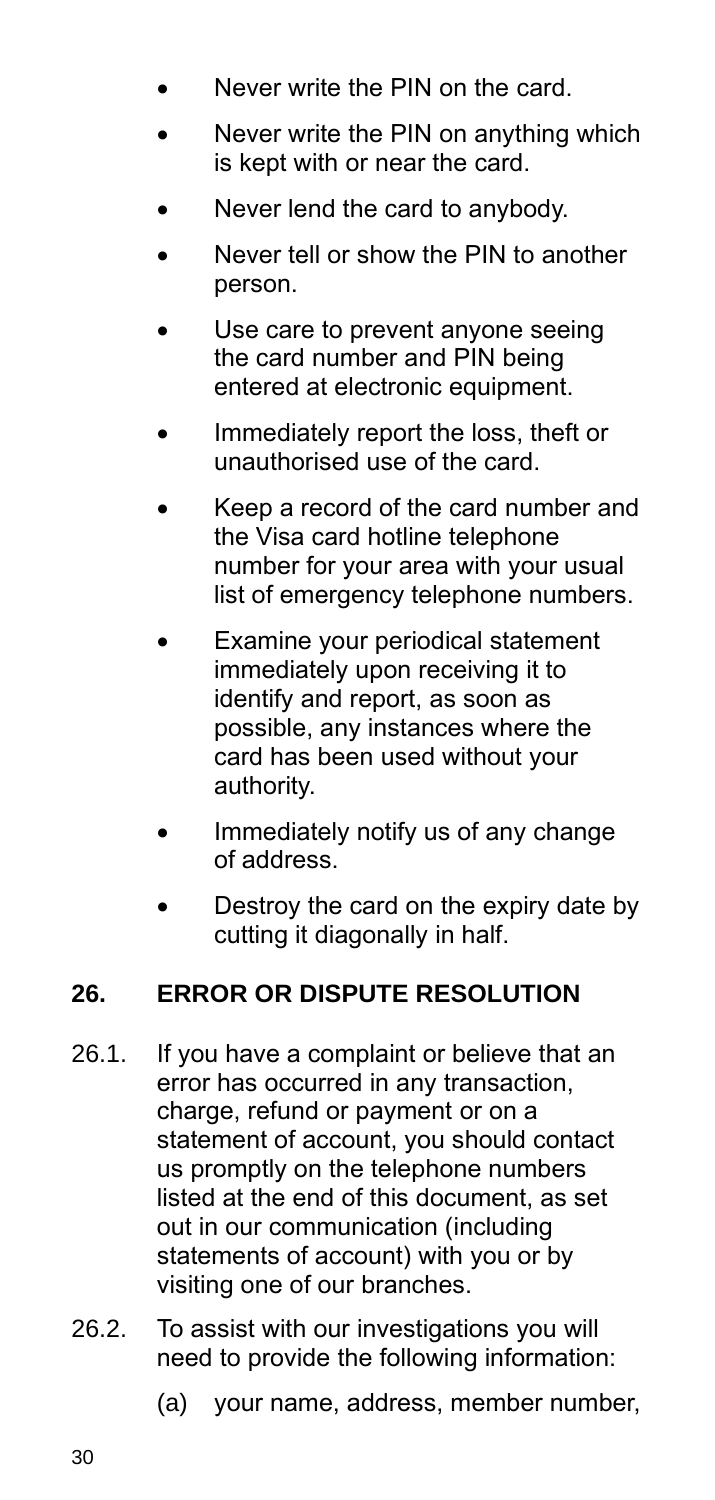card number and account details;

- (b) details of the transaction, charge, refund or payment in question;
- (c) the details of any error believed to have occurred on a statement of account; and
- (d) the amount of the suspected error or disputed transaction, charge, refund or payment.
- 26.3. We may require you to confirm in writing the details of any error which you believe has occurred in relation to a transaction, charge, refund or payment or to a statement of account.
- 26.4. We will investigate your complaint and, if unable to settle your complaint immediately to your and our satisfaction, we will advise you in writing of the procedures for further investigation and resolution and may request further relevant details from you.
- 26.5. Within 21 days of receipt from you of the details of your complaint we will complete our investigation and advise you in writing of the results or advise you in writing that we require further time to complete our investigation.
- 26.6. We will complete our investigation within 30 days of receiving your complaint, unless there are exceptional circumstances.
- 26.7. If we are unable to resolve your complaint within 30 days, we will let you know the reasons for the delay and provide you with monthly updates on the progress of the investigation and its likely resolution date, except where we are waiting for a response from you and you have been advised that we require such a response.
- 26.8. If we find that an error was made, we will make the appropriate adjustments to your account including interest and charges (if any) and will advise you in writing of the amount of the adjustment.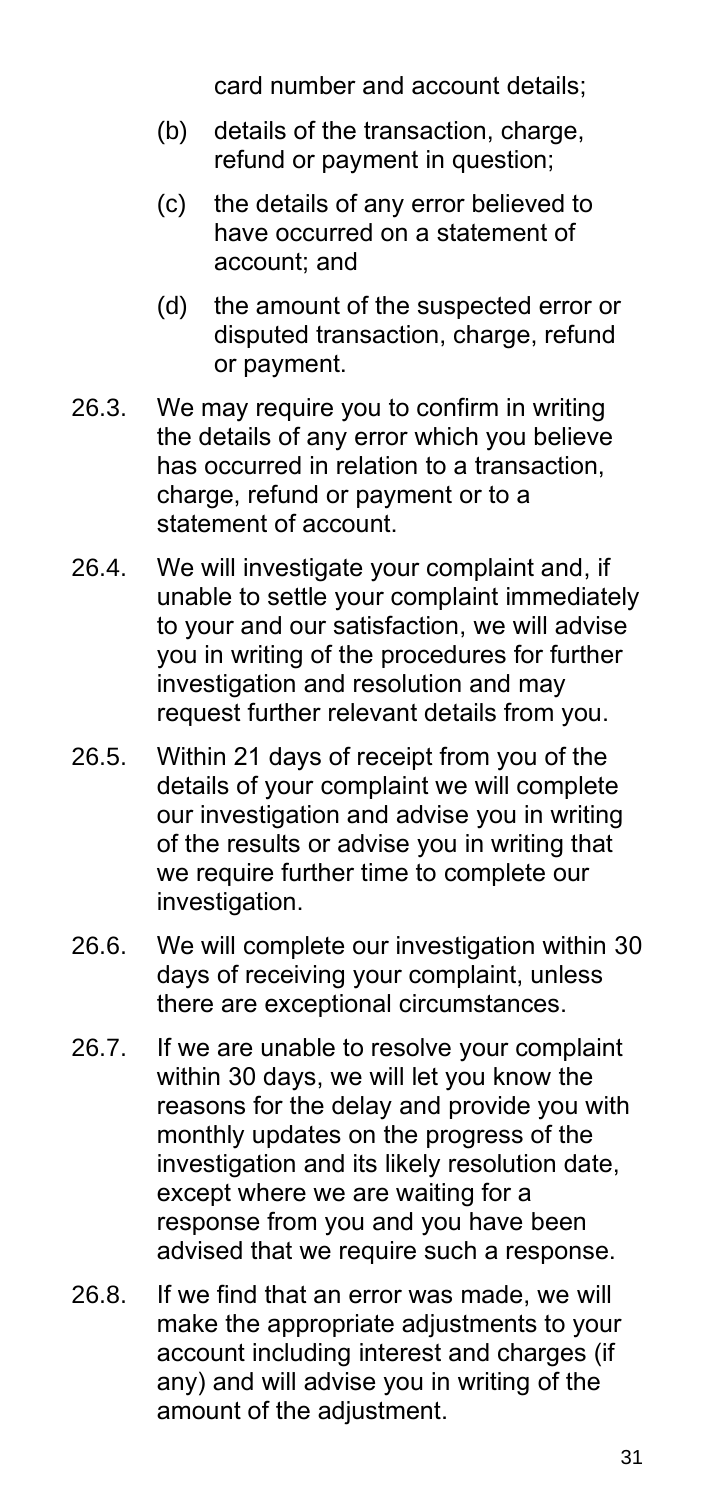- 26.9. When we advise you of the outcome of our investigations, we will notify you of the reasons for our decision by reference to these Terms and Conditions and (if applicable) the ePayments Code and advise you of any adjustments we have made to your account. The notification will be given in writing except if the complaint is settled to your complete satisfaction within 5 business days (unless you request a written response).
- 26.10. Beyond Bank is a member of the Australian Financial Complaints Authority (AFCA) which was established to help individuals resolve certain disputes and problems with their bank which cannot be resolved by the internal complaint process.

AFCA is accessible, fair and an independent dispute resolution service which is free to our customers

AFCA may be contacted as follows:

# **Australian Financial Complaints Authority Website: [www.afca.org.au](http://www.afca.org.au/) Email: [info@afca.org.au](mailto:info@fos.org.au) Phone: 1800 931 678 (free call) Mail: GPO Box 3 Melbourne VIC 3001**

- 26.11. If we decide that you are liable for all or any part of a loss arising out of unauthorised use of the card or PIN, we will give you copies of any documents or other evidence we relied upon and advise you in writing whether or not there was any system or equipment malfunction at the time of the relevant transaction.
- 26.12. If we, our employees or agents do not comply with the ePayments Code (when it applies) and this contributes to a decision about a complaint that is against you, or a delay in the resolution of the complaint, we or an external dispute resolution scheme may decide that we must pay part or all of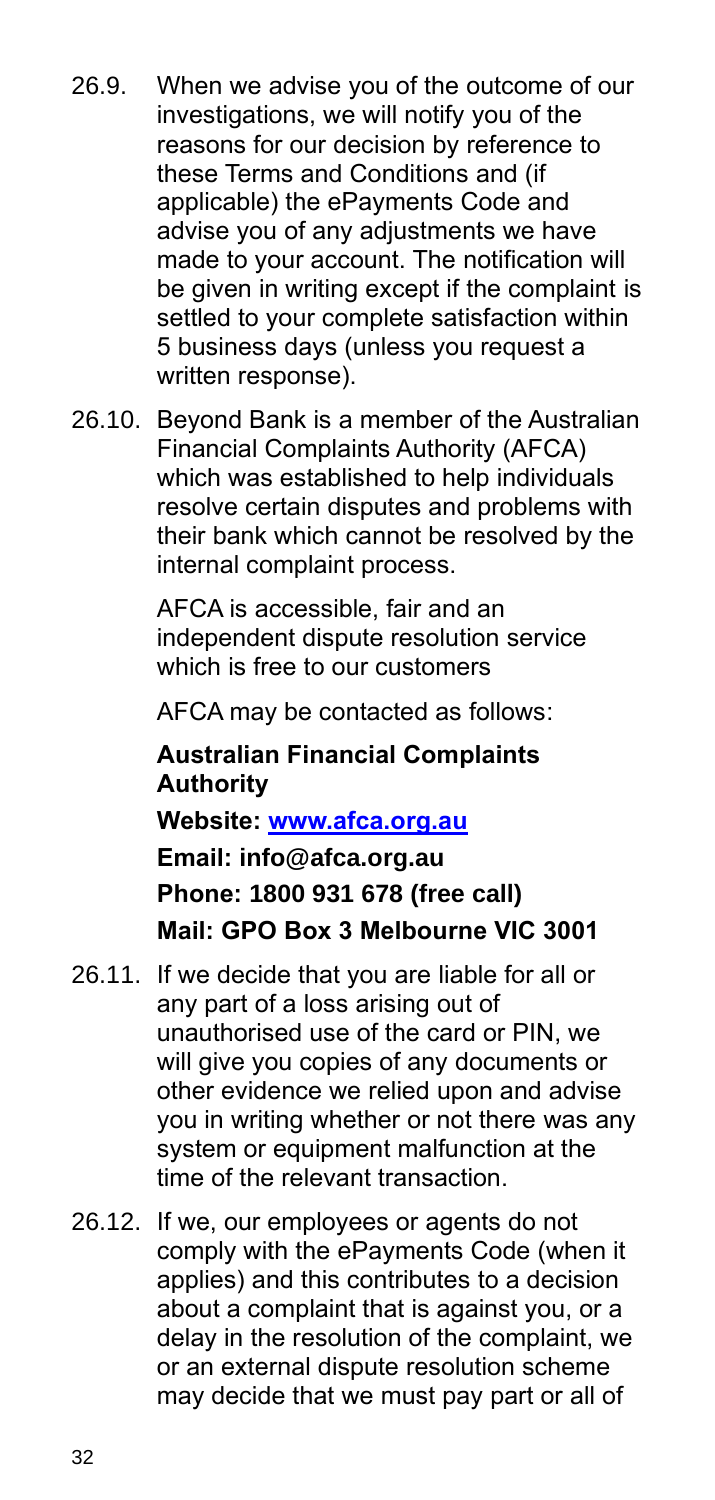the amount of a disputed transaction as compensation.

26.13. If we resolve your complaint by exercising our rights under the operating rules applicable to the Visa credit card scheme, different time limits may apply. If so, we will inform you in writing of those time limits and when you can reasonably expect a decision, and we will suspend your obligation to pay any amount which is the subject of your complaint or any credit or other charges related to that amount until your complaint has been resolved.

#### **27. REGULAR PAYMENT ARRANGEMENTS**

- 27.1. You should maintain a record of any regular payment arrangement that you have entered into with a merchant.
- 27.2. To change or cancel any regular payment arrangement, you should contact the merchant at least 15 days prior to the next scheduled payment. If possible, you should retain a copy of this change or cancellation request. Should the merchant fail to act in accordance with your instructions to change or cancel a regular payment arrangement, you may make a complaint to us in accordance with clause 26.
- 27.3. Should your card details be changed (for example if your card was lost, stolen or expired and has been replaced), you must request the merchant to change the details of your existing regular payment arrangement to ensure payments under that arrangement continue. If you fail to do so, your regular payment arrangement may not be honoured or the merchant may stop providing the goods and/or services.
- 27.4. Should your card be cancelled for any reason, or should your card expire, you should immediately contact the merchant to change or cancel your regular payment arrangement, as the merchant may stop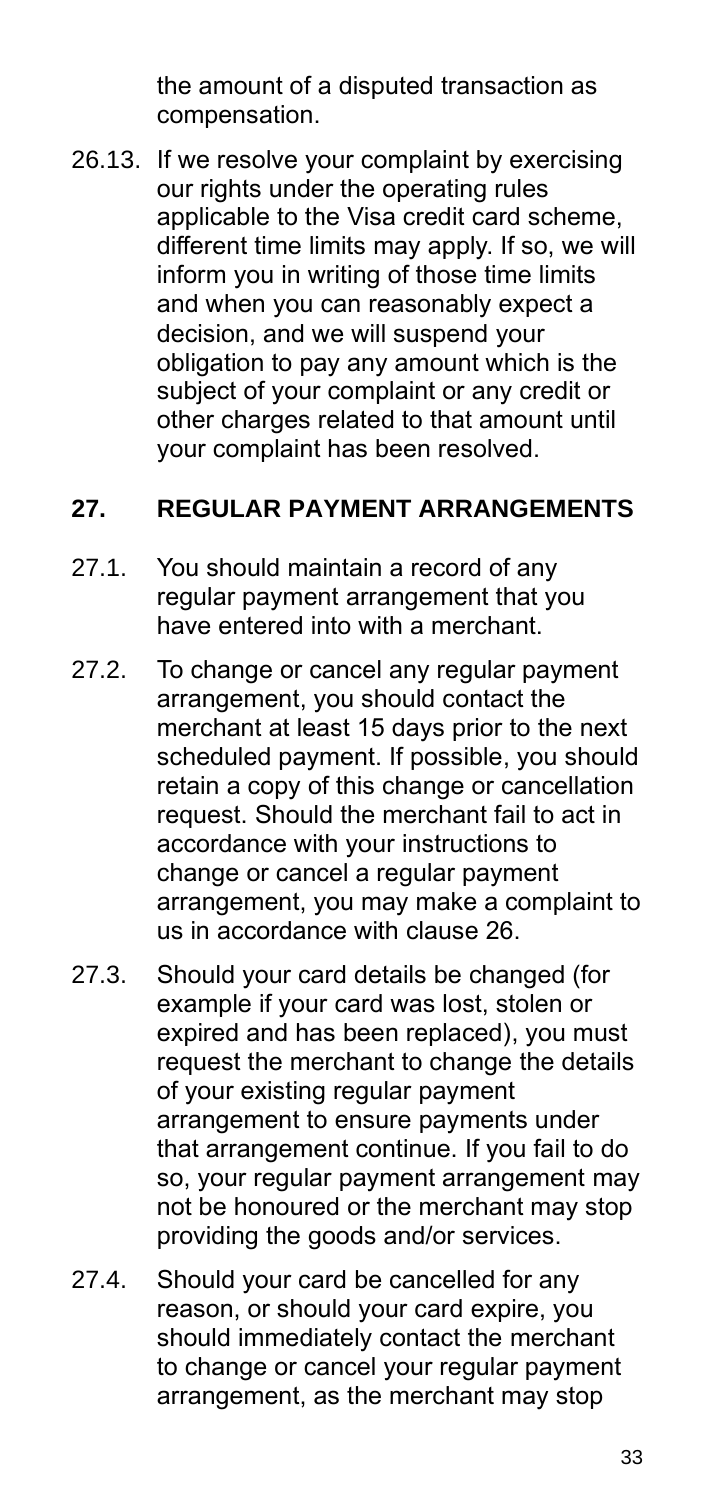providing the goods and/or services.

## **28. MISTAKEN INTERNET PAYMENTS**

- 28.1. This clause applies to internet payments to or from your account.
- 28.2. In this clause:

**ADI** means a subscriber to the ePayments Code that is an authorised deposit-taking institution, except an authorised deposittaking institution that is a provider of purchased payment facilities as designated by the Australian Prudential Regulation Authority.

**holder** means an individual in whose name a 'Pay Anyone' internet banking facility has been established. For an internet payment from your account, it means you.

**internet payment** means a payment through a 'Pay Anyone' internet banking facility and processed by an ADI through a direct debit or direct credit, as defined in the Bulk Electronic Clearing System Procedures.

**mistaken internet payment** means an internet payment where funds are paid into the account of an unintended recipient because the payment sender enters or selects a Bank/State/Branch (BSB) number and/or identifier that does not belong to the named and/or intended recipient, as a result of either the payment sender's error, or the payment sender being advised of the wrong BSB number and/or identifier. It does not include payments made using **BPAY** 

**payment sender** means a person authorised by the holder and a sending ADI to perform transactions using a 'Pay Anyone' internet banking facility held by the holder.

**receiving ADI** means an ADI that has a customer who has received an internet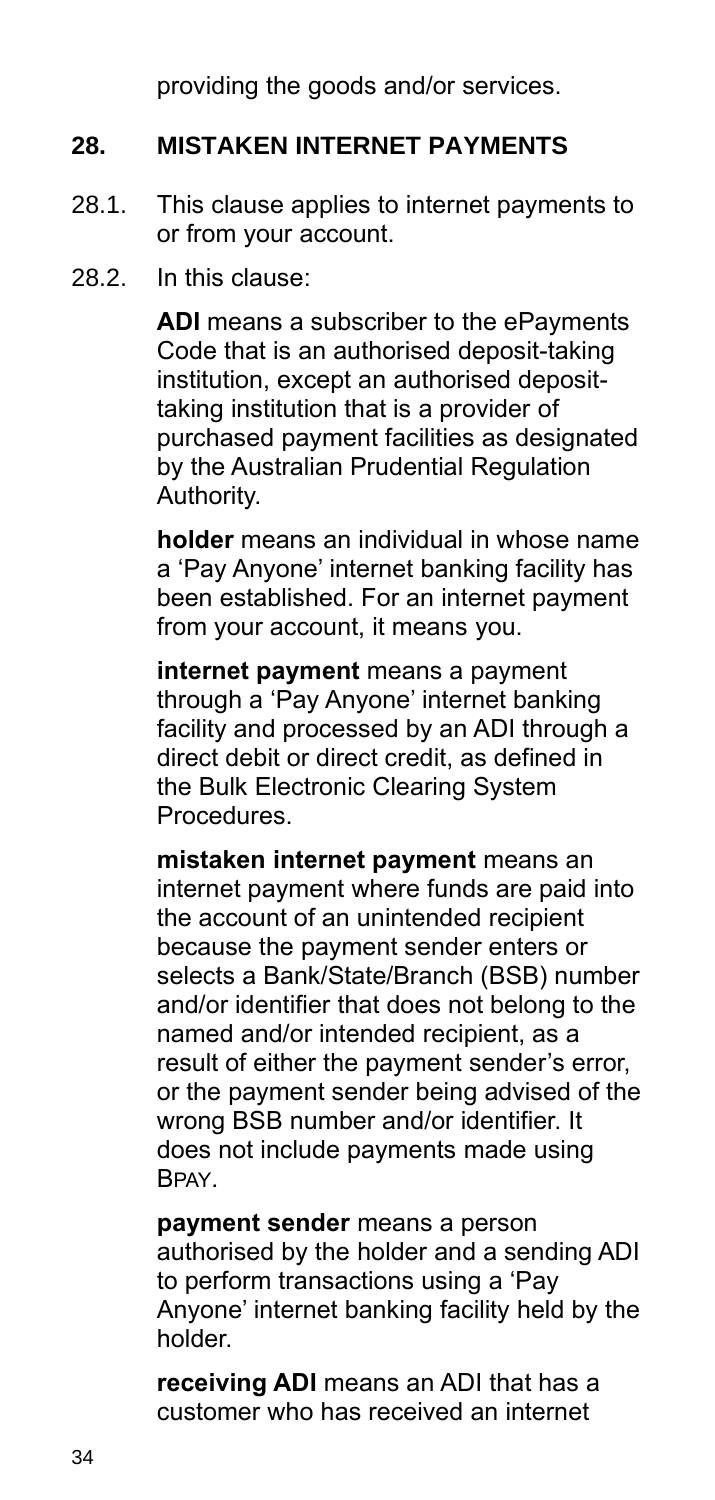payment. Where the internet payment is made to your account, it means us.

**sending ADI** means an ADI that has a customer who has made an internet payment. Where the internet payment is made from your account, it means us.

**unintended recipient** means the recipient of funds as a result of a mistaken internet payment.

- 28.3. When you make an internet payment, it is important that you enter the correct details of the recipient. There are risks if you make a mistaken internet payment. The funds may be credited to the account of an unintended recipient if the BSB number or account details do not belong to the named recipient. It may not be possible to recover funds from an unintended recipient.
- 28.4. To report a mistaken internet payment, please contact us as follows:

| In person: | at a branch                                                                                                                                                    |
|------------|----------------------------------------------------------------------------------------------------------------------------------------------------------------|
| Phone:     | 13 25 85 from 8:00am to 8:00pm<br>Monday to Friday and<br>9:00am to 3:00pm Saturday ACST<br>(excluding public holidays).<br>(Overseas callers +61 8 8205 8888) |
| Email:     | to the email address on the back<br>cover                                                                                                                      |

- 28.5. We will acknowledge the receipt of your report of a mistaken internet payment, including telephone reports. Our acknowledgment does not have to be in writing, but will enable you to verify that you have made a report and when it was made.
- 28.6. If you report a mistaken internet payment, we will investigate whether a mistaken internet payment has occurred.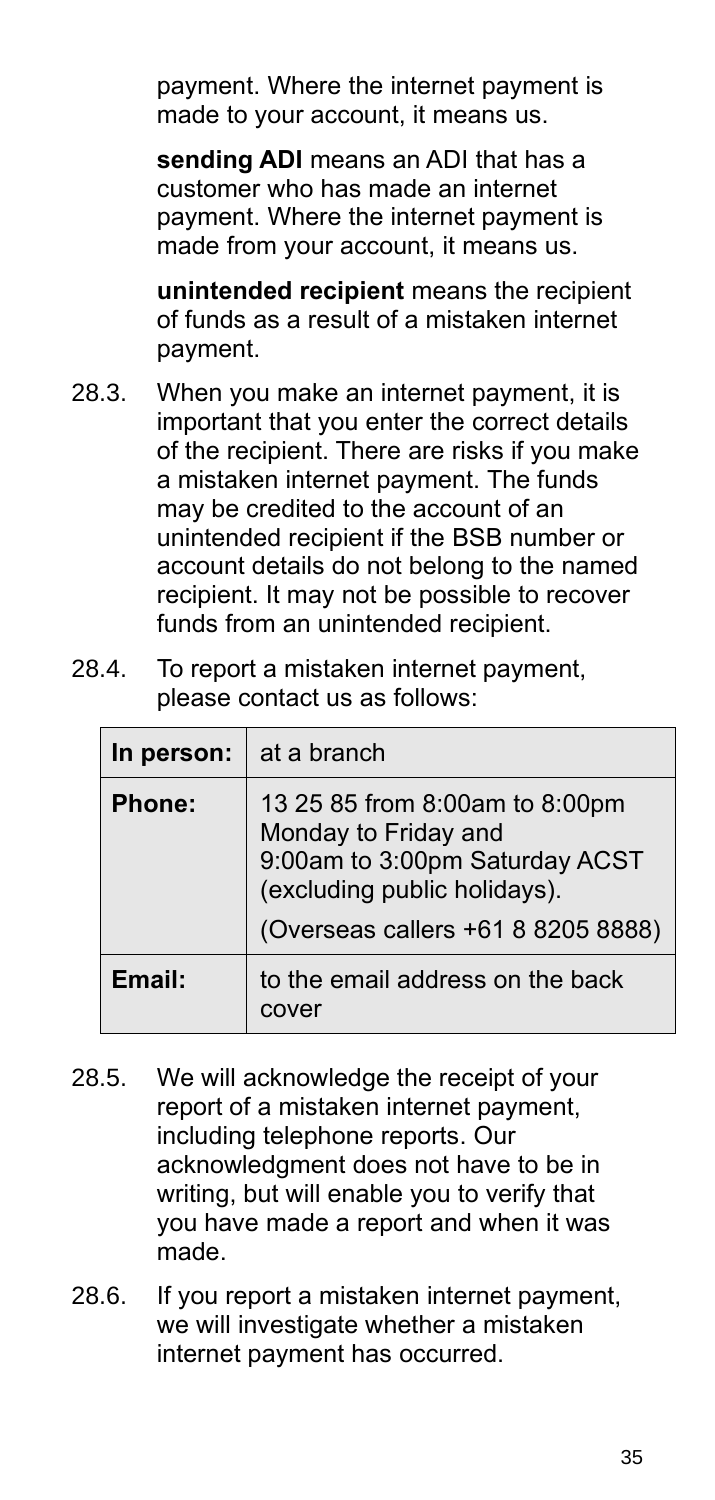- 28.7. If a sending ADI is satisfied that a mistaken internet payment has occurred, the sending ADI will send the receiving ADI a request for the return of the funds. If the sending ADI is not satisfied that a mistaken internet payment has occurred, the sending ADI is not required to take any further action.
- 28.8. When a receiving ADI receives a request from a sending ADI for the return of funds from a mistaken internet payment, the receiving ADI must, within 5 business days, acknowledge the request and advise the sending ADI whether there are sufficient funds in the account of the unintended recipient to cover the mistaken internet payment.
- 28.9. The procedures in clauses 28.10, 28.11 and 28.12 will apply when a mistaken internet payment is reported by a payment sender, the sending ADI is satisfied that a mistaken internet payment has occurred, and there are sufficient credit funds available in the account of the unintended recipient to the value of the mistaken internet payment. The mistaken internet payment may be a payment made from your account or a payment made to your account.
- 28.10. When the report of the mistaken internet payment is made within 10 business days of making the payment:
	- (a) if satisfied that a mistaken internet payment has occurred, the receiving ADI must return the funds to the sending ADI, within 5 business days of receiving the request from the sending ADI, if practicable, or such longer period as is reasonably necessary, up to a maximum of 10 business days;
	- (b) if not satisfied that a mistaken internet payment has occurred, the receiving ADI may seek the consent of the unintended recipient to return the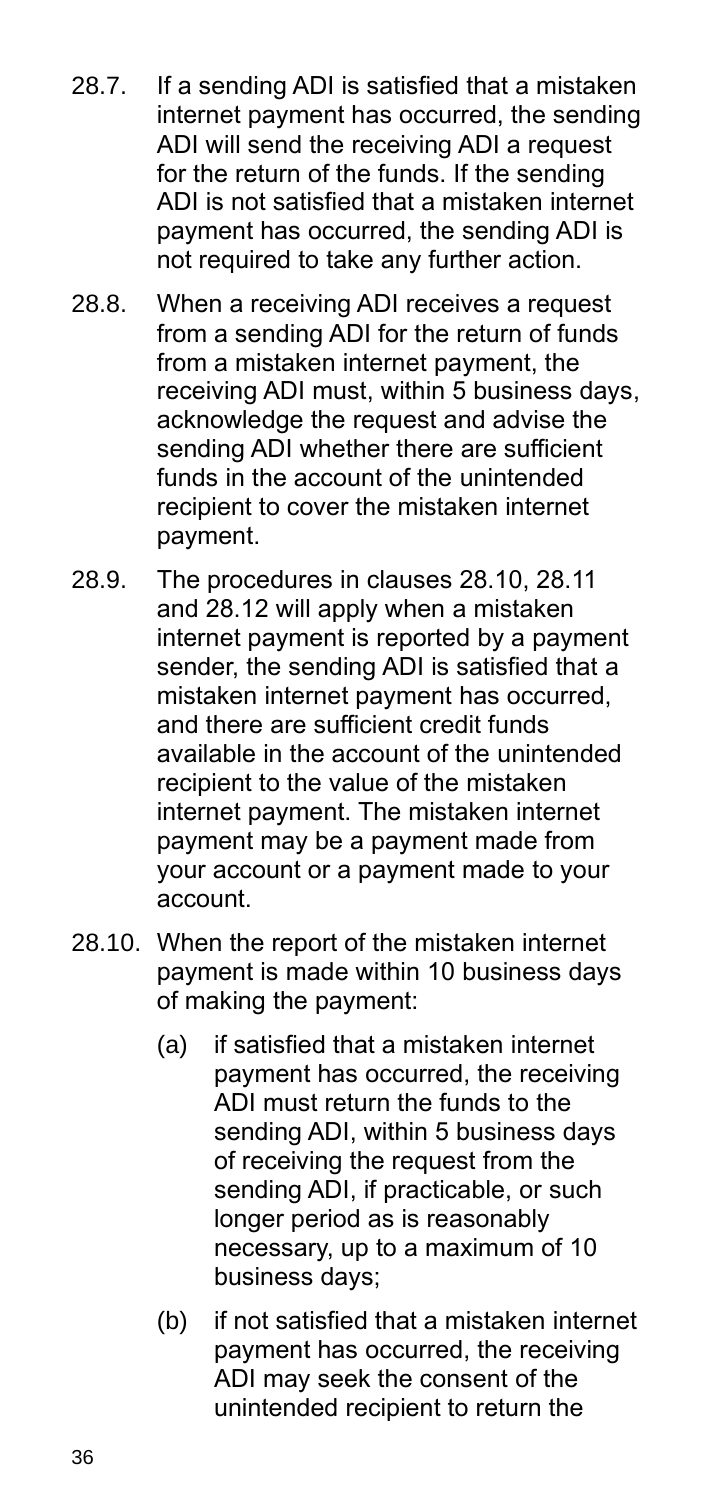funds to the holder; and

- (c) the sending ADI must return the funds to the holder as soon as practicable.
- 28.11. When the report of the mistaken internet payment is made between 10 business days and 7 months after making the payment:
	- (a) the receiving ADI must complete its investigation into the reported mistaken payment within 10 business days of receiving the request;
	- (b) if satisfied that a mistaken internet payment has occurred, the receiving ADI must:
		- (i) prevent the unintended recipient from withdrawing the funds for 10 further business days; and
		- (ii) notify the unintended recipient that it will withdraw the funds from their account, if the unintended recipient does not establish that they are entitled to the funds within 10 business days commencing on the day the unintended recipient was prevented from withdrawing the funds;
	- (c) if the unintended recipient does not, within 10 business days, establish that they are entitled to the funds, the receiving ADI must return the funds to the sending ADI within 2 business days after the expiry of the 10 business day period, during which the unintended recipient is prevented from withdrawing the funds from their account;
	- (d) if the receiving ADI is not satisfied that a mistaken internet payment has occurred, it may seek the consent of the unintended recipient to return the funds to the holder; and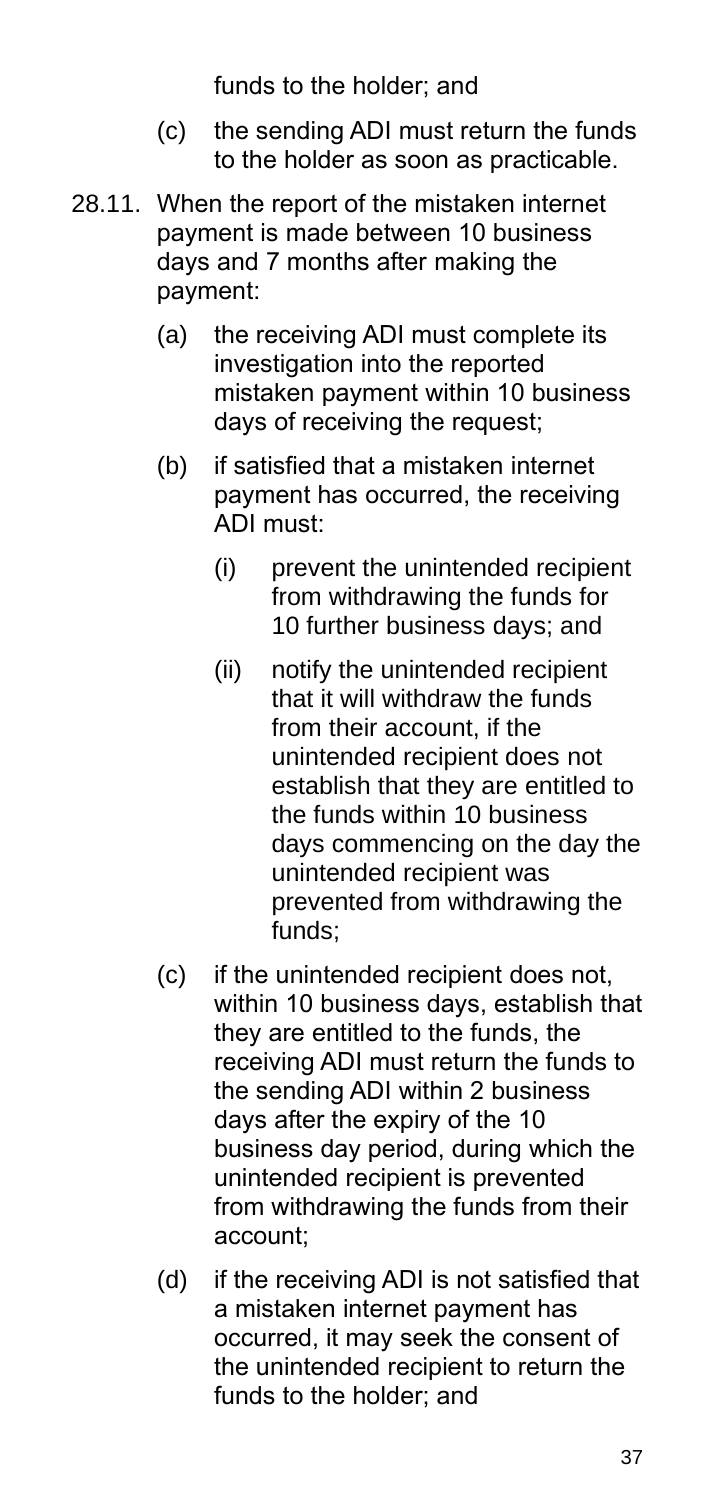- (e) the sending ADI must return the funds to the holder as soon as practicable.
- 28.12. When the report of the mistaken internet payment is made more than 7 months after making the payment:
	- (a) if the receiving ADI is satisfied that a mistaken internet payment has occurred, it must seek the consent of the unintended recipient to return the funds to the payment sender;
	- (b) if not satisfied that a mistaken internet payment has occurred, the receiving ADI may seek the consent of the unintended recipient to return the funds to the holder;
	- (c) if the unintended recipient consents to the return of the funds:
		- (i) the receiving ADI must return the funds to the sending ADI; and
		- (ii) the sending ADI must return the funds to the holder as soon as practicable.
- 28.13. Where the unintended recipient of a mistaken internet payment is receiving income support payments from Centrelink, the receiving ADI must recover the funds from the unintended recipient in accordance with the Code of Operation for Centrelink Direct Credit Payments.
- 28.14. Where the sending ADI and the receiving ADI are satisfied that a mistaken internet payment has occurred, but there are not sufficient credit funds available in the account of the unintended recipient to the full value of the mistaken internet payment, the receiving ADI must use reasonable endeavours to retrieve the funds from the unintended recipient for return to the holder (for example, by facilitating repayment of the funds by the unintended recipient by instalments).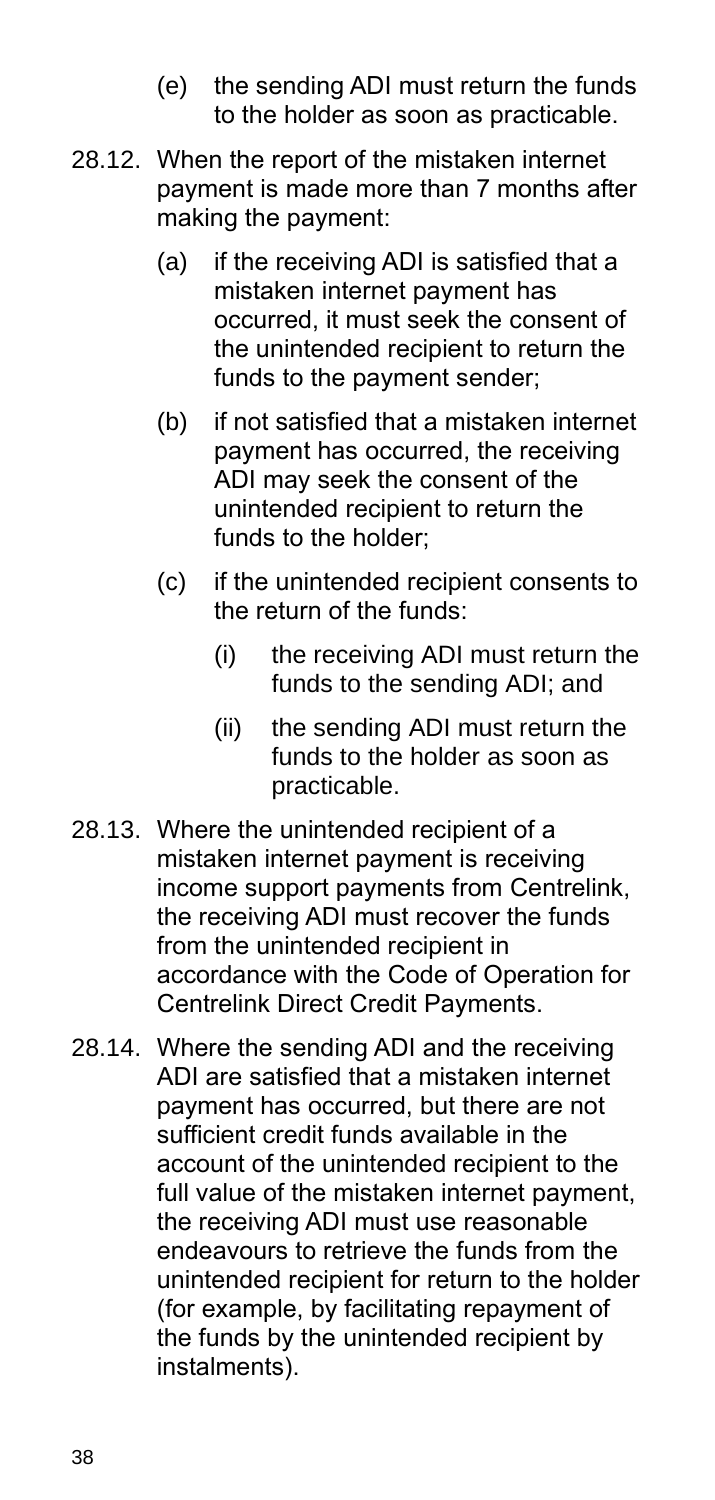- 28.15. We must inform you in writing of the outcome of a report by you of a mistaken internet payment, within 30 business days of the day on which your report is made.
- 28.16. If you report a mistaken internet payment, you can complain to us about how the report is dealt with, including that we and/or the receiving ADI:
	- (a) are not satisfied that a mistaken internet payment has occurred; or
	- (b) have not complied with the processes and timeframes set out in this clause 28.
- 28.17. If you are not satisfied with the outcome, you can ask us to review your complaint. The review will be undertaken by an officer who was not involved in the original decision and has the appropriate authority to investigate and resolve the complaint. This officer will normally undertake the review within one month of the complaint being received. If the matter remains unresolved after 30 days, or you are unhappy with the outcome, you may refer the matter to the Australian Financial Complaints Authority (AFCA).

AFCA may be contacted as follows:

**Australian Financial Complaints Authority Website: [www.afca.org.au](http://www.afca.org.au/)**

**Email: [info@afca.org.au](mailto:info@fos.org.au) Phone: 1800 931 678 (free call) Mail: GPO Box 3 Melbourne VIC 3001**